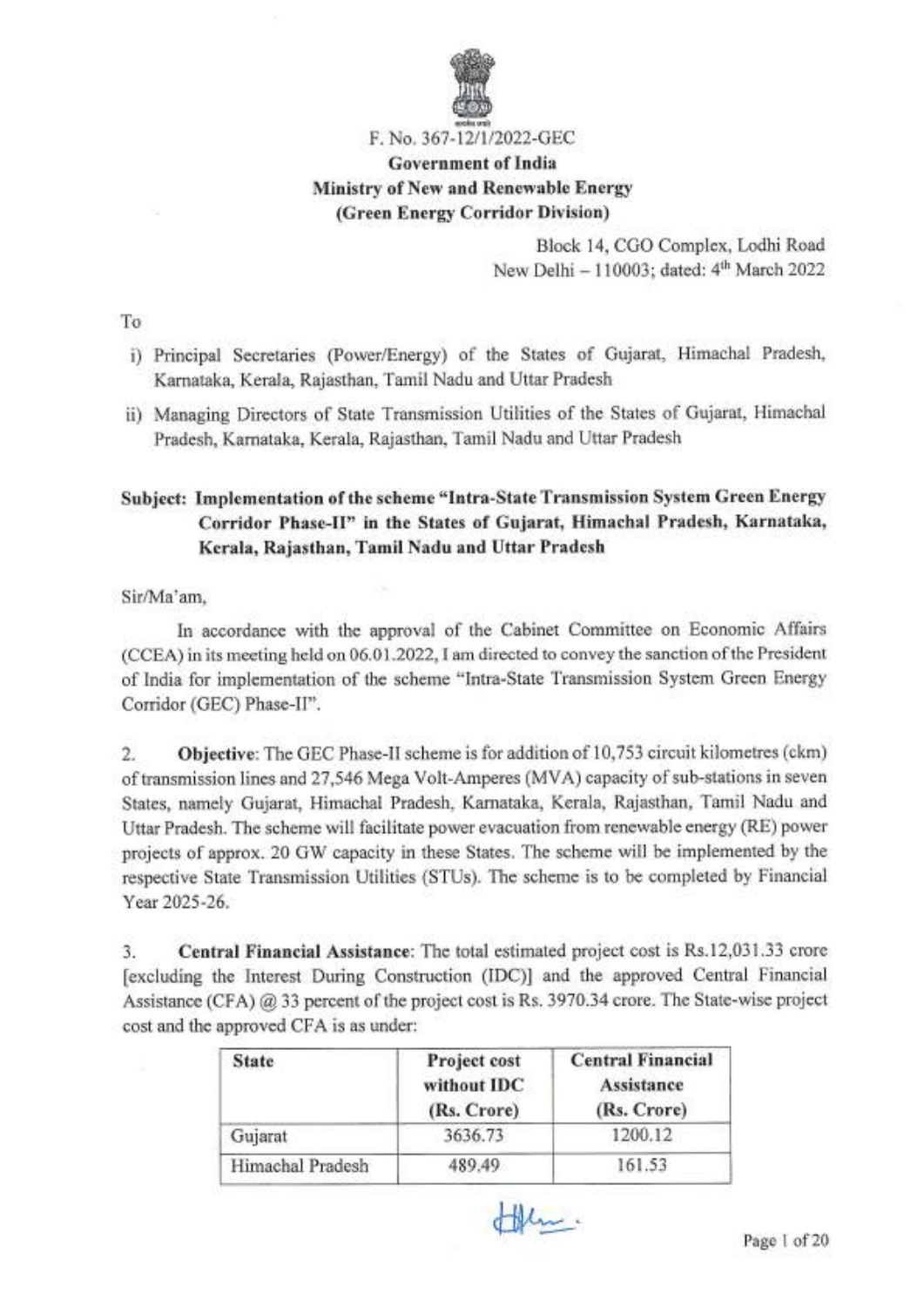| Uttar Pradesh | 4847.86 | 1599.80<br>3970.34 |
|---------------|---------|--------------------|
| Tamil Nadu    | 719.76  | 237.52             |
| Rajasthan     | 880.92  | 290.70             |
| Kerala        | 420.32  | 138.71             |
| Karnataka     | 1036.25 | 341.96             |

Financial Model: The balance 67% of the project cost is available as loan from 4. KfW/REC/PFC. A Joint Declaration of Intent for concessional loans for establishment of Green Energy Corridors has been signed between the Governments of India and Germany. Under this Declaration, concessional loans of total EUR 400 Million is available as committed by KfW, Germany.

The list of projects sanctioned under the scheme is placed at Appendix-I. As the 5. projects under GEC Phase-II are different from those in GEC Phase-I, the funds for GEC Phase-II will not be used by the States for projects under GEC Phase-I. Further, for the States which are also implementing GEC Phase-I, the CFA under GEC Phase-II will be disbursed only after commissioning of all the projects under GEC Phase-I in that State.

Project Implementation: The State Transmission Utilities (STUs) shall implement the 6. scheme as per guidelines of the Scheme enclosed at Annexure-I. The STUs may divide the projects (as per list in Appendix-I) into various packages for ease of tendering and implementation. The STUs shall submit the list of packages along with their respective DPR costs [i.e. the cost excluding the Interest during Construction (IDC) already approved by Central Electricity Authority (CEA)] to the Ministry within four weeks of issue of this sanction order. The CFA under the scheme will be given at 33% of DPR cost or Awarded cost whichever is lower and will be computed for each package separately. All the packages must be tendered and awarded to the contractors by the STUs within a period of two years, i.e. by 31<sup>st</sup> December 2023.

For a particular package, variation in the project components (i.e. conductors, no. of 7. towers, etc. in transmission lines, and transformers, bays, reactors, etc. in substations) and cost after award of project within a State may be allowed with the approval of Minister In-charge of MNRE without any enhancement in the CFA approved for that particular State. Further, if there is need for any amendment to the Scheme guidelines for better implementation, such amendments will be done with the approval of Minister-in-charge of MNRE within the broad framework of the CCEA approval.

The funds for implementation of the above scheme would be met from Demand No.70-8. Ministry of New & Renewable Energy; Major Head: 2810-New & Renewable Energy, Minor Head: 00.101-Grid Interactive & Distributed Renewable Power, Sub Head: 01- Grid Interactive

them.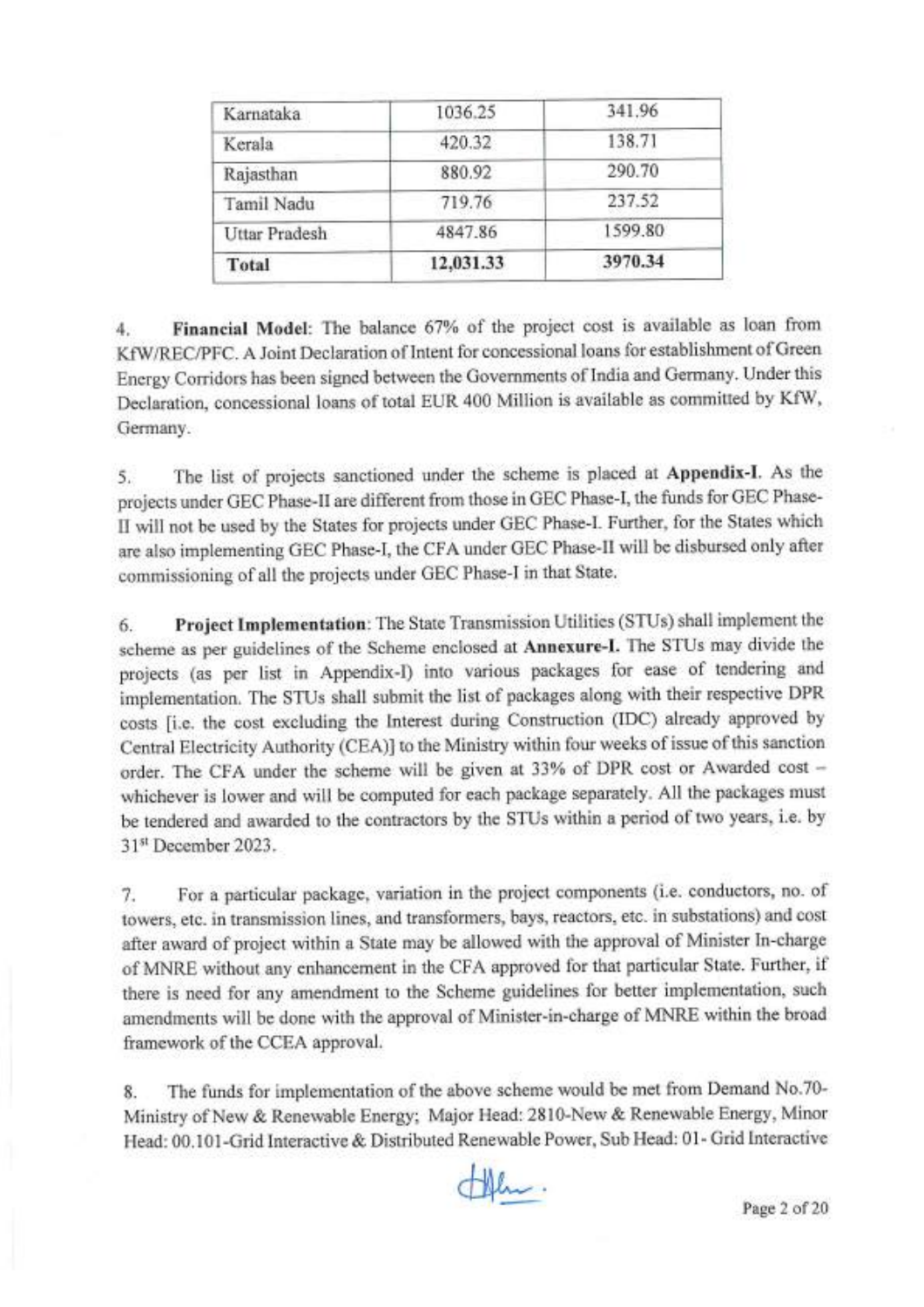Renewable Power; 05-Green Energy Corridors, 01.05.35 - Grants for Creation of Capital Assets during the year 2021-22 (Plan).

9. This sanction is issued in exercise of the delegated powers conferred on the Ministry and in consultation with IFD vide their Dy. No. 308 dated 04.03.2022 & Election Commission of India vide their letter No. 437/6/CG/LA-Multi/ECI/LET/FUNCT/MCC/2022/604 dated 10.02.2022.

Yours faithfully,

 $54032022$ (Irfan Ahmad)

Chief Engineer 011-24361151 Email id: ahmad.irfan@nic.in

Encl.: As above

Copy for information and necessary action to:

- i) Central Government Ministries/Departments (DoE/DEA/NITI Aayog/MoP/MoEFCC)
- ii) Chairperson, Central Electricity Authority
- iii) Principal Director of Audit, Scientific Departments, DGACR Building, IP Estate, Delhi

Internal Distribution:

- i) PS to Hon'ble Minister of Power and New & Renewable Energy
- ii) PS to Hon'ble Minister of State for New & Renewable Energy and Chemicals & Fertilizers
- iii) Sr. PPS to Secretary, MNRE
- iv) All Group Heads, MNRE
- v) CCA, MNRE / Cash Section
- vi) The Pay & Accounts Officer, MNRE
- vii) Director (NIC) to upload this on the Ministry's website.
- viii) Hindi Section for Hindi version
- ix) Sanction folder

 $032022$ (Irfan Ahmad

Page 3 of 20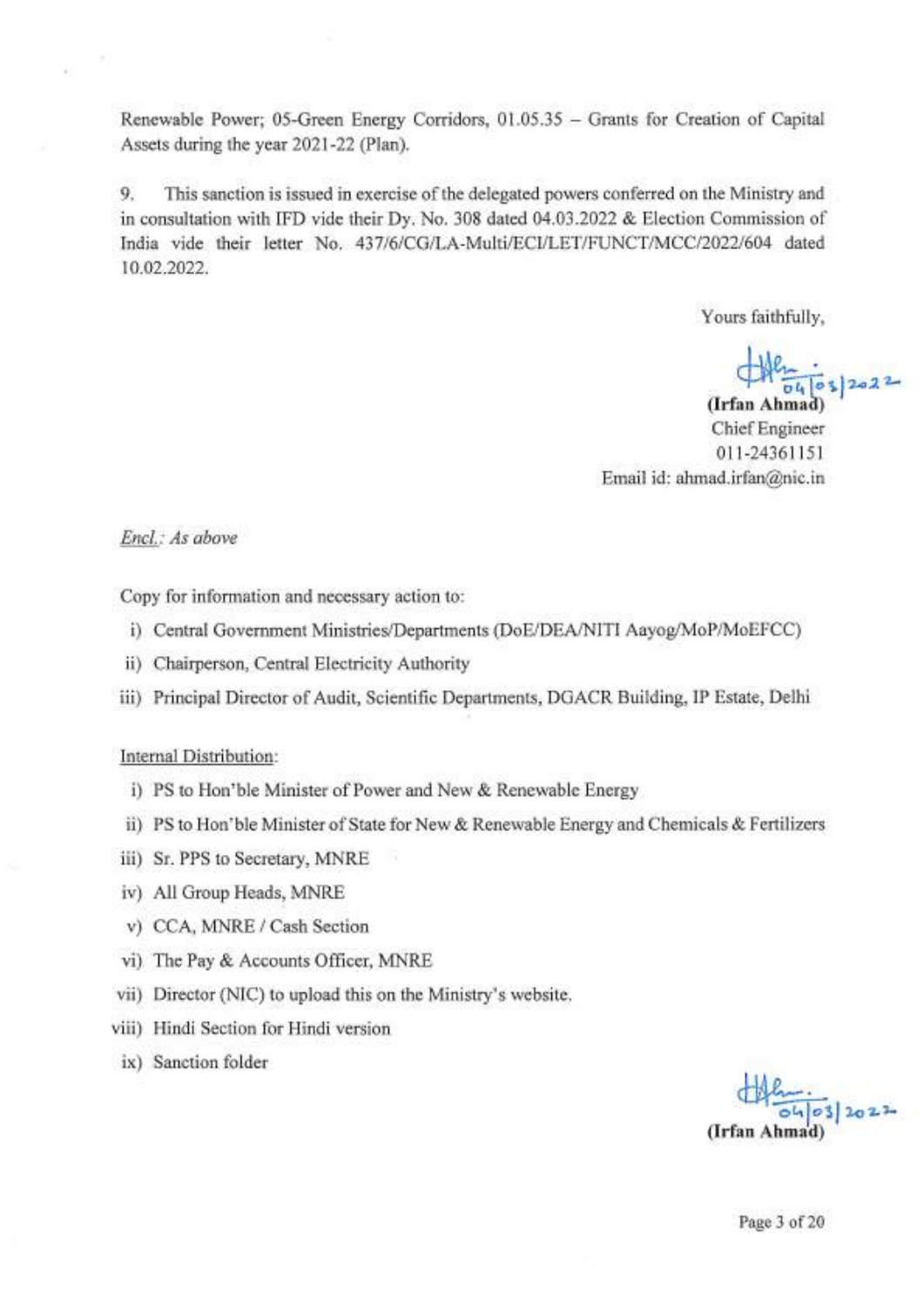This page has intentionally been left blank

t er

 $\pm$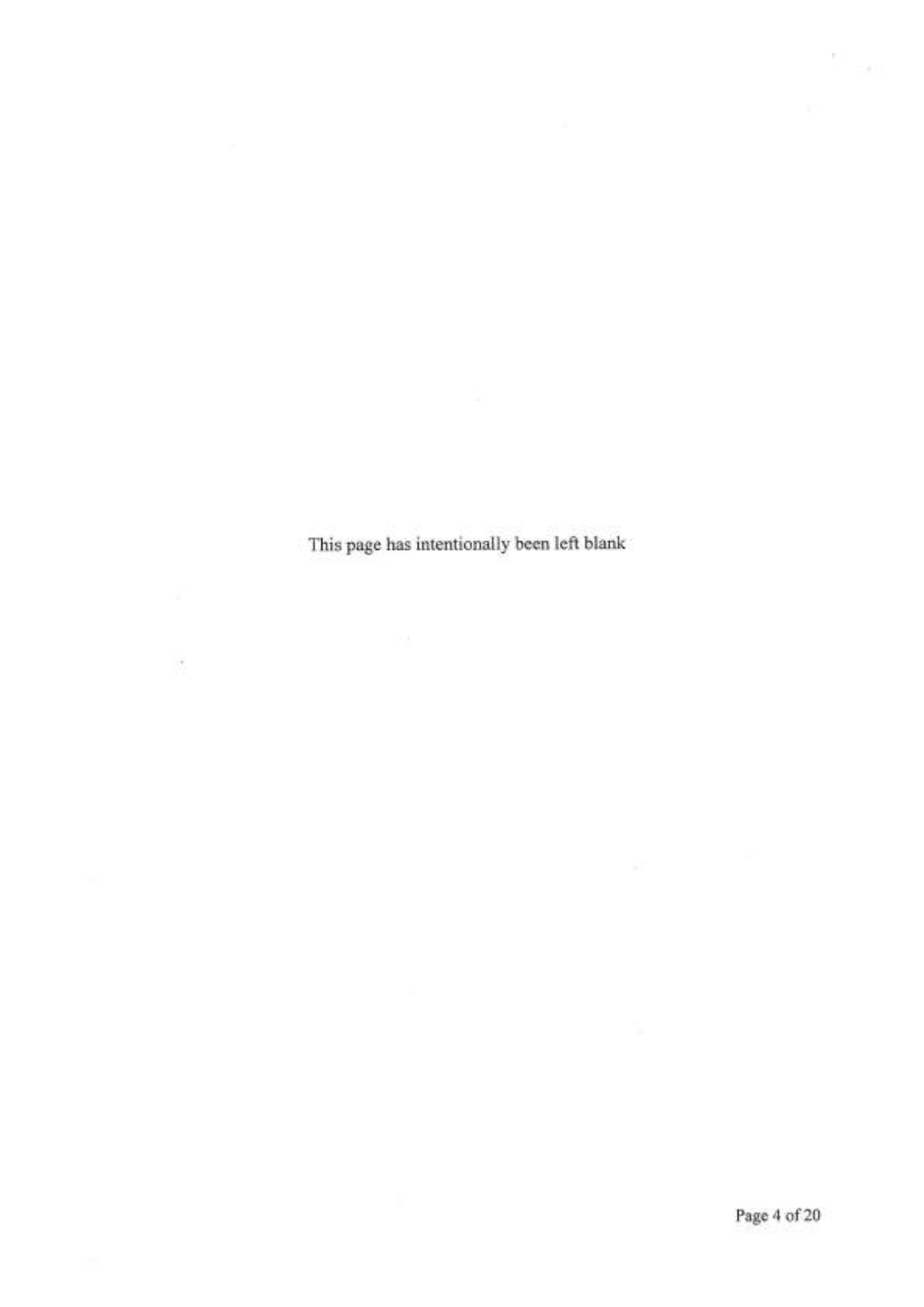#### **Annexure-I**

# **Scheme Guidelines for Implementation of the Scheme INTRA STATE TRANSMISSION SYSTEM GREEN ENERGY CORRIDOR PHASE-II**

#### **1. BACKGROUND**

1.1 **GEC Phase-I**: In 2012, a need was felt to create dedicated infrastructure for evacuation and transmission of RE power in RE potential rich states. Based on the assessment done by Power Grid Corporation of India Limited (PGCIL), 8 RE rich States (Andhra Pradesh, Gujarat, Himachal Pradesh, Karnataka, Madhya Pradesh, Maharashtra, Rajasthan and Tamil Nadu) submitted their proposals for setting up Intra-State transmission infrastructure and MNRE formulated the Intra-State Transmission System (InSTS) Green Energy Corridor (GEC) Phase-I scheme. The InSTS GEC Phase-I is currently under various stages of completion.

1.2 **GEC Phase-II**: For Phase-II of InSTS GEC, proposals were received from 10 States. Based upon the discussions and the assessment of likely additional renewable energy capacity addition, proposals from 7 States, namely Gujarat, Himachal Pradesh, Karnataka, Kerala, Rajasthan, Tamil Nadu and Uttar Pradesh, were shortlisted. This scheme has been formulated by MNRE considering the fact that the States face financial constraints in setting up Intra-State transmission infrastructure for integration of RE projects. The CFA in the proposed scheme will help in offsetting the Intra-State transmission charges and thus keeping power costs down.

#### **2. OBJECTIVE**

2.1 This scheme will help to create intra-state transmission infrastructure required for power evacuation of Renewable Energy (RE) power projects of approx. 20 GW capacity in 7 implementing States of Gujarat, Himachal Pradesh, Karnataka, Kerala, Rajasthan, Tamil Nadu and Uttar Pradesh.

2.2 The scheme is for addition of 10,753 circuit kilometres (ckm) of transmission lines and 27,546 Mega Volt-Amperes (MVA) capacity of substations over a period of 5 years, i.e. FY 2021-22 to FY 2025-26. The scheme will be implemented by the respective State Transmission Utilities (STUs). The state-wise brief of transmission projects under the scheme, as appraised by Central Electricity Authority (CEA), are as under:

| <b>State</b>            | Length of<br>transmission<br>lines (ckm) | <b>Capacity of</b><br>substations<br>(MVA) | <b>RE</b> addition<br>envisaged<br>(MW) |
|-------------------------|------------------------------------------|--------------------------------------------|-----------------------------------------|
| Gujarat                 | 5138                                     | 5880                                       | 4000                                    |
| <b>Himachal Pradesh</b> | 62                                       | 761                                        | 317                                     |
| Karnataka               | 938                                      | 1225                                       | 2639                                    |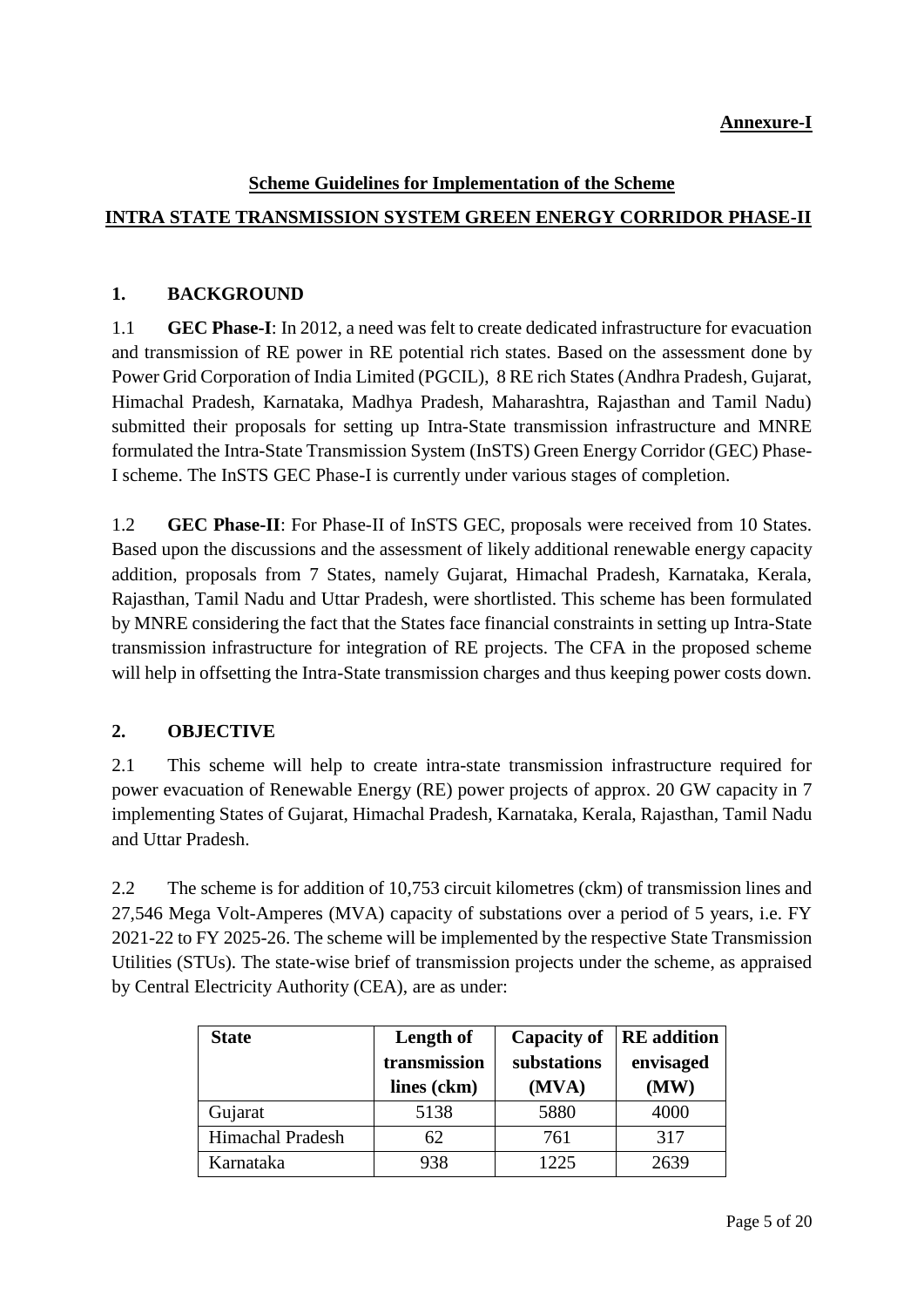| Kerala               | 224   | 620   | 452   |
|----------------------|-------|-------|-------|
| Rajasthan            | 1170  | 1580  | 4023  |
| Tamil Nadu           | 624   | 2200  | 4000  |
| <b>Uttar Pradesh</b> | 2597  | 15280 | 4000  |
| <b>Total</b>         | 10753 | 27546 | 19431 |

#### **3. FINANCIAL MODEL**

3.1 The scheme has been approved at an estimated project cost of Rs 12031.33 Crore [excluding the Interest during Construction (IDC)] with Central Financial Assistance (CFA) @33 % of the project cost i.e. Rs 3970.34 crore. The State-wise project cost and the approved CFA is as under:

| <b>State</b>            | <b>Project cost</b><br>without IDC<br>(Rs. Crore) | <b>Central Financial</b><br><b>Assistance</b><br>(Rs. Crore) |
|-------------------------|---------------------------------------------------|--------------------------------------------------------------|
| Gujarat                 | 3636.73                                           | 1200.12                                                      |
| <b>Himachal Pradesh</b> | 489.49                                            | 161.53                                                       |
| Karnataka               | 1036.25                                           | 341.96                                                       |
| Kerala                  | 420.32                                            | 138.71                                                       |
| Rajasthan               | 880.92                                            | 290.70                                                       |
| <b>Tamil Nadu</b>       | 719.76                                            | 237.52                                                       |
| <b>Uttar Pradesh</b>    | 4847.86                                           | 1599.80                                                      |
| <b>Total</b>            | 12,031.33                                         | 3970.34                                                      |

3.2 The balance 67% of the project cost is available as loan from KfW/REC/PFC.

3.2.1 **Concessional Loans from KfW, Germany**: A Joint Declaration of Intent for concessional loans for establishment of Green Energy Corridors has been signed between the Governments of India and Germany. Under this Declaration, concessional loans of total EUR 400 Million is available as committed by KfW, Germany. This can be availed by the seven States.

#### **4. PROJECT IMPLEMENTATION**

4.1 The list of projects sanctioned under the scheme is placed at **Appendix-I**. The STUs may divide these projects into various packages for ease of tendering and implementation. The STUs shall submit the list of packages along with their respective DPR costs [i.e. the cost excluding the Interest during Construction (IDC) already approved by Central Electricity Authority (CEA)] to MNRE within four weeks of issue of the sanction order. All the packages must be tendered and awarded to the contractors by the STUs within a period of two years, i.e. by 31<sup>st</sup> December 2023.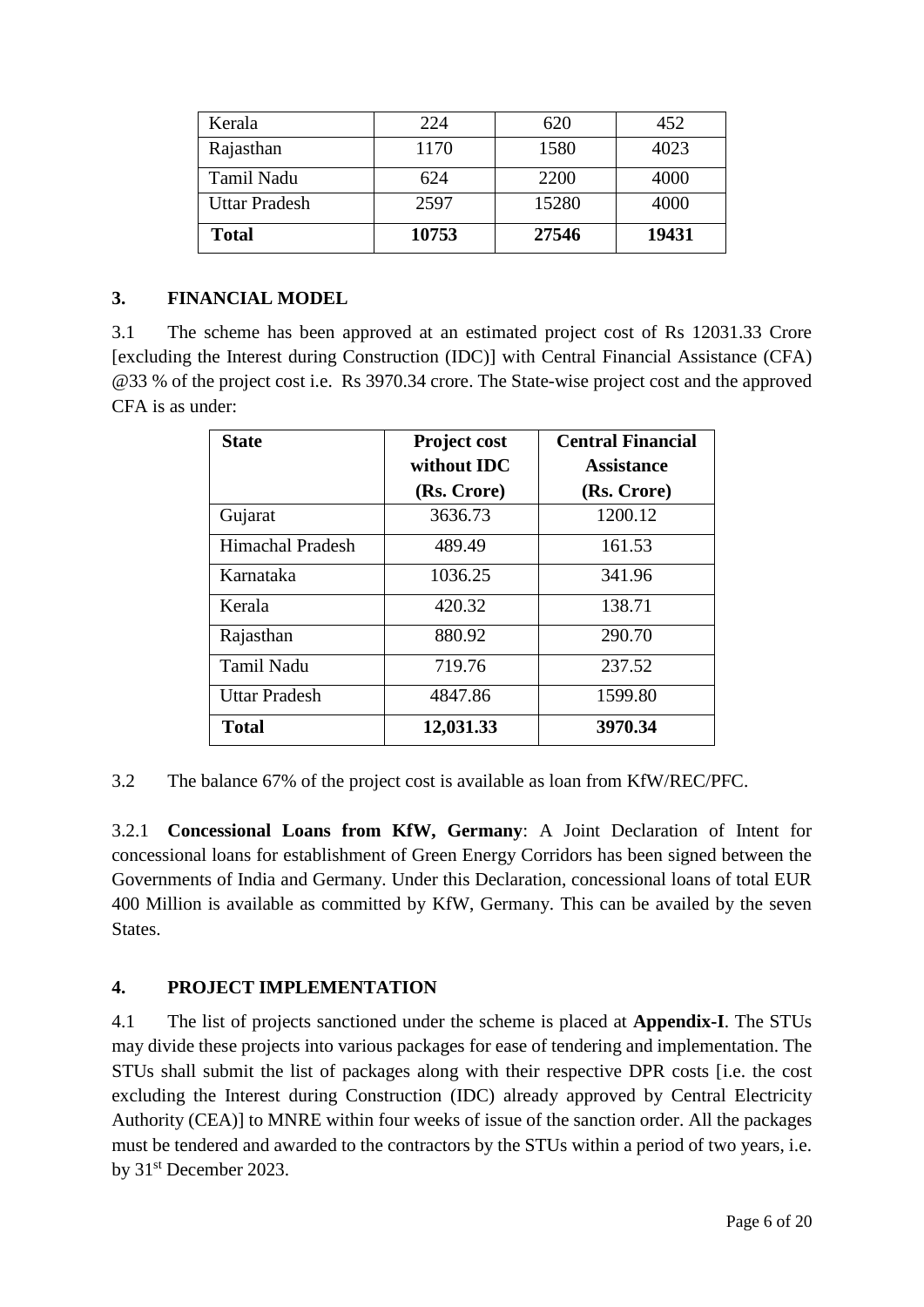4.2 Any major changes in the sanctioned projects before the award of work (like addition of new transmission line / substation, etc.), with proper technical justification, may be done with technical appraisal of CEA and sanction of MNRE within a period of two years, i.e. by  $31<sup>st</sup>$  December 2023. The sanction of MNRE will be a pre-requisite before the tender is awarded. After sanction of all the major changes, if any, the total CFA for a particular State shall be limited to the CFA as approved by the CCEA for that particular State. Any additional costs shall be borne by STUs.

4.3 As the projects under GEC Phase-II are different from those in GEC Phase-I, the funds for GEC Phase-II will not be used by the States for projects under GEC Phase-I. Further, for the States which are also implementing GEC Phase-I, the CFA under GEC Phase-II will be disbursed only after commissioning of all the projects under GEC Phase-I in that State.

## **5. PROCEDURE FOR AVAILING CENTRAL FINANCIAL ASSISTANCE (CFA)**

5.1 The scheme has been approved as a Central Sector Scheme and the extant rules of the Ministry of Finance for Central Sector Schemes will be followed for disbursal of CFA.

5.2 The request for availing the eligible CFA shall be submitted by the STU to the Central Electricity Authority (CEA) with copy to the Ministry of New and Renewable Energy along with the documents mentioned in paras 6 and 7 below. All requests from State Transmission Utilities should be addressed to "Joint Secretary / Equivalent (Green Energy Corridor), Ministry of New and Renewable Energy, Block No. 14, CGO Complex, Lodhi Road, New Delhi-110003", and to "Chief Engineer (Power System Planning and Appraisal - I), Central Electricity Authority, Sewa Bhawan, R.K. Puram, Sector-1, New Delhi - 110066**."**

5.3 Chief Engineer (PSP&A-I), CEA will evaluate the STU's requests and provide a recommendation report to MNRE according to paras 6 and 7 below. All such requests from the STUs would be disposed off within six (6) weeks of receipt of the proposal by CEA.

5.4 A Project Appraisal Committee (PAC) will be constituted with the approval of Secretary, MNRE. The PAC will evaluate and recommend the proposals to MNRE (packagewise), based on the recommendation reports received from CEA. The PAC will consist of officials from MNRE, CEA and PGCIL. The representatives from the concerned implementing agencies (STUs) will be invited to the meetings of the PAC. MNRE will release the funds upon receipt of recommendations from CEA and PAC, subject to availability of funds/budget.

5.5 Mere submission of requests or in those scenarios where additional information is sought by MNRE or CEA, would not tantamount to eligibility for the CFA.

5.6 The STU shall open a separate interest bearing & zero balance account for GEC Phase-II scheme and submit the bank account details to MNRE. The interest accrued on the released amount/unspent balance shall be refunded to MNRE in accordance to the rule no.230 (8) of General Financial Rules (GFR) 2017.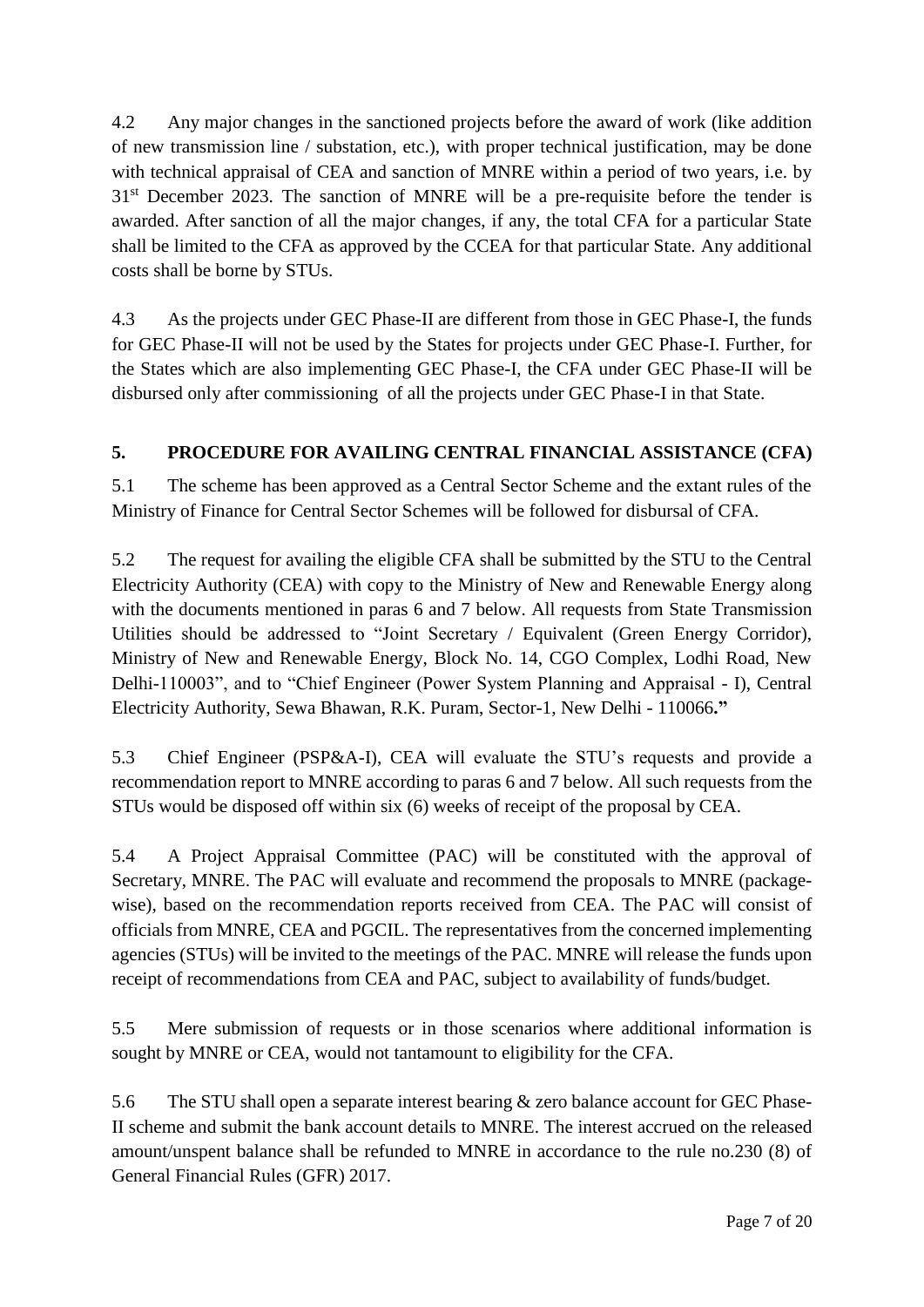#### 6. **RELEASE OF CENTRAL FINANCIAL ASSISTANCE (CFA)**

6.1 The STUs may divide the projects into various packages for ease of tendering and implementation. The CFA under the scheme will be given at 33% of DPR cost or Awarded cost – whichever is lower and will be computed for each package separately. The CFA will be disbursed to the STUs in two instalments, viz. 70% after award of work and 30% after commissioning of work.

6.2 **The first instalment of 70% CFA** for a particular package will be subject to the following conditions:

- i) Work included in sanction order of MNRE is tendered and awarded to the contractor;
- ii) For transmission lines: all statutory clearances (like crop compensation, forest clearances etc.) are available for a contiguous line length which is at least 80% of the total line length;
- iii) For Sub-stations: 100% land required should be acquired by the STU.

6.2.1 Accordingly, the request for the first instalment of 70% CFA from STU shall be accompanied by the following documents (separately for each package):

- a) An Undertaking on the STU letter head duly signed by the Managing Director of the STU, mentioning the following:
	- i) DPR cost of the package.
	- ii) Awarded cost of the package.
	- iii) Stating that the project(s) is in line with the DPR appraised by CEA.
	- iv) For transmission lines: stating that all statutory clearances are available for a contiguous line length which is at least 80% of the total line length (the details of the relevant clearances like crop/land compensation order by the concerned District Authorities, forest clearances by forest Department, etc. must be mentioned).
	- v) For substations: stating that 100% land required has been acquired by the STU.
- b) Copy of DPR as approved by CEA along with its approval letter.
- c) Copy of Notice Inviting Tender (NIT).
- d) Copy of Award of Contract.
- e) Copy of crop/land compensation orders issued by the concerned District Authorities, stage-I forest clearances by Forest Department, etc. for transmission lines.
- f) Copy of documents w.r.t. land procurement upon purchase or lease for substations.

6.3 **Balance 30% CFA** will be released after successful commissioning of the project and performance testing of the project which would inter-alia imply operation of the project for three months. Release of balance 30% of CFA will be based on following pre-requisites: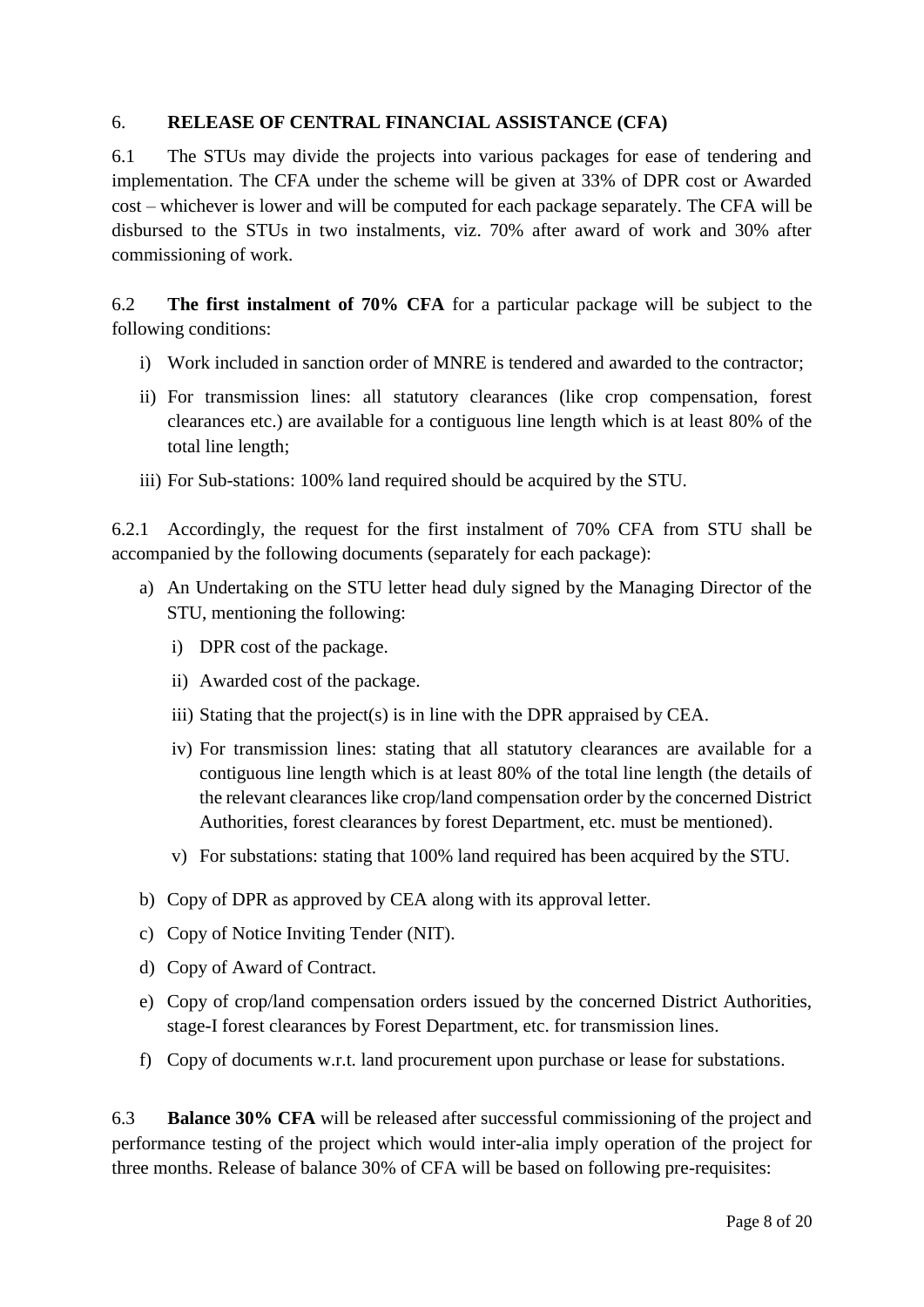- a) Completion of work and 3 months performance testing by Implementing Agency.
- b) Recommendation report from CEA which would evaluate the CFA claims based on below documents submitted by the STUs:
	- i) Work Completion Certificate/Report: A certificate on STU letter head duly signed by officer of the rank of Director (Projects) or equivalent of the State Transmission Utility/entity, stating that all the works have been completed satisfactorily.
	- ii) Certificate of synchronization of the commissioned substation/transmission line with the grid along with date of synchronization. The certificate of synchronization to be submitted by States needs to be duly signed by Head of concerned State Load Despatch Centre (SLDC).
	- iii) Performance testing of the Project: States are required to submit a certificate duly signed by Head of concerned State Load Despatch Centre (SLDC) showing the real time power flows on each of the commissioned substation/transmission line for the last 3 months. The data needs to be furnished in soft copy. The signed data may be furnished for a representative day in a week for the last 3 months (about 13 weeks). The representative day in a week could be chosen as the day on which maximum power flow occurs in the format as given below:

| Hours             | Week 1 | Week 2 | Week $3 \mid$ Up to Week 13 |
|-------------------|--------|--------|-----------------------------|
| $00.00$ hrs       |        |        |                             |
| $01.00$ hrs       |        |        |                             |
| $02.00$ hrs       |        |        |                             |
| Up to $23.00$ hrs |        |        |                             |

Substation / Transmission Line (Representative week day power flow)

iv) An Undertaking on STU letter head duly signed by the Managing Director of the State Transmission Utility (STU) stating whether there is any deviation from the work which was awarded and for which 70% CFA was given. Package wise details to be provided as per format given below:

| Package | Description/ |      | <b>DPR</b> Awarded Whether |                        | any | Remarks |
|---------|--------------|------|----------------------------|------------------------|-----|---------|
| Name    | Details of   | Cost | Cost                       | deviation (in terms of |     |         |
|         | components   |      |                            | scope, quantity etc.)  |     |         |
|         |              |      |                            | from awarded Cost (if  |     |         |
|         |              |      |                            | yes, give details) *   |     |         |
|         |              |      |                            |                        |     |         |

*\* Also mention whether deviations have been approved by CEA/MNRE.*

- v) Additional information which may be given:
	- State's RE installed capacity when the GEC-II was sanctioned.
	- Total RE capacity for which the GEC-II was sanctioned.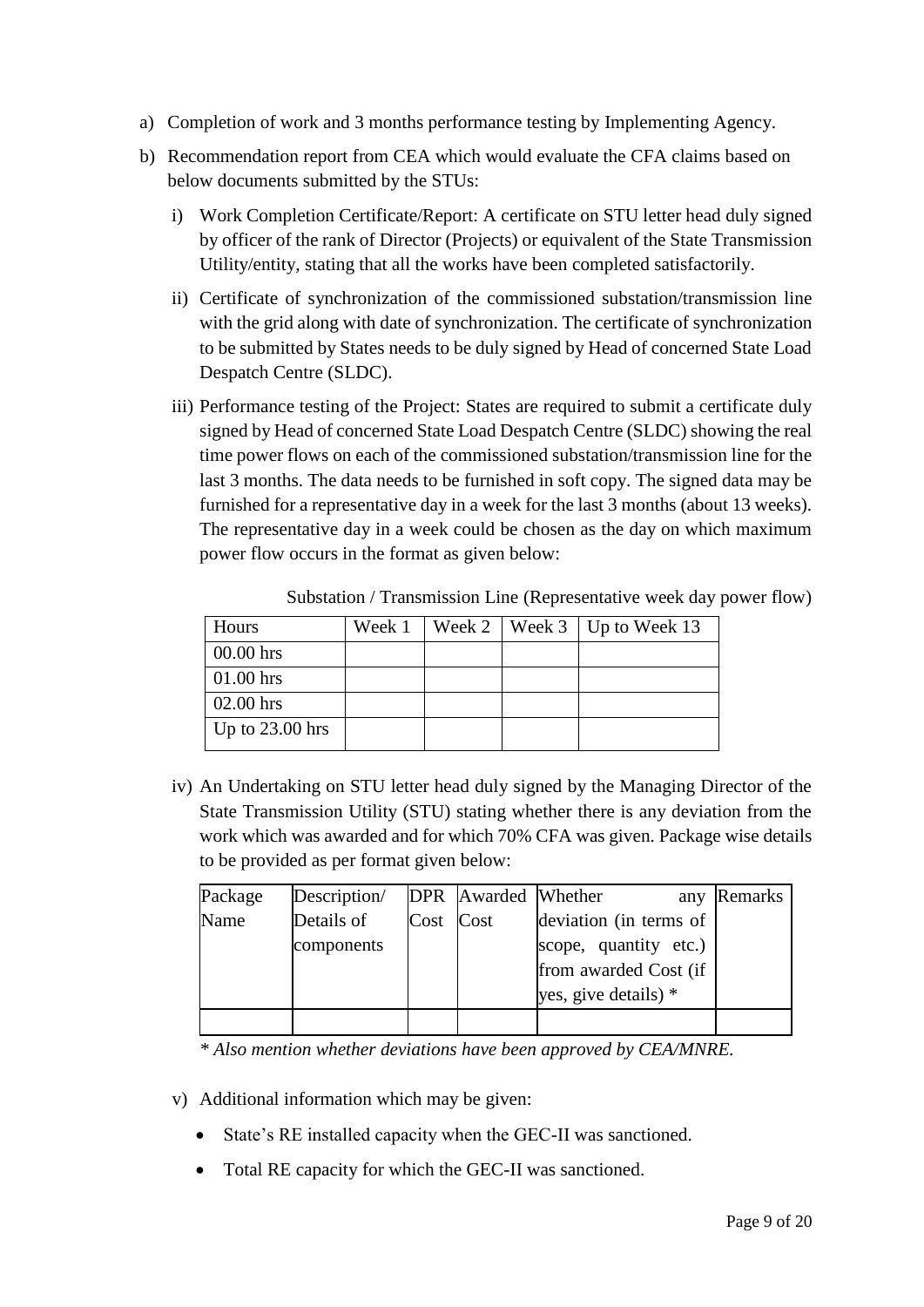- Pooling station wise details of total RE capacity planned with GEC-II scheme (New pooling station under GEC-II or existing substation with or without augmentation) along with RE project commissioning status.
- RE installed capacity associated with the GEC-II scheme commissioned as on date when request for balance 30 % CFA has been made.
- Plan for commissioning of the balance RE capacity associated with the GEC-II scheme along with their detailed timeline.
- c) Recommendation of the Project Appraisal Committee.
- d) Utilization Certificate (UC) with respect to previous releases.
- e) Audited Statements of Expenditure (ASoE) indicating the actual expenditure for the projects under consideration for balance 30% CFA (including equity, loan, CFA, etc.).
- f) Consideration of quantity variation in the projects, if any, as per para 7 below.

## **7. VARIATION IN THE COMPONENTS AND COST OF A PACKAGE**

7.1 During implementation, depending upon technical requirements, there may be a need for some variation in the components of a package (i.e. length & type of conductors, no. of towers, etc. in case of transmission lines, and transformers, bays, reactors, etc. in substations, etc.) after award of work. The variation in the package components and cost within a State under GEC Phase-II will be allowed with the approval of Minister In-charge of MNRE without any enhancement in the CFA approved for that particular State.

7.2 As per rule no. 141 of GFR 2017, quantity variation and new items upto 10% of the approved cost (i.e. the cost at which the CFA has been calculated, i.e. DPR cost or Awarded cost: whichever is lower) may be allowed, for each package separately, subject to the following:

- a. The quantity variation will be considered for the same transmission line / substation as per the sanction of MNRE.
- b. The items considered for quantity variation should be the same as per the sanctioned project's bill of quantities i.e. BOQ (example: if a transformer has been sanctioned, it cannot be replaced by a reactor).
- c. The proposal for quantity variation must be submitted by STUs with detailed technical justification.
- d. The approval of the Board of the STU must have been accorded before submission of the quantity variation proposal to CEA**/**MNRE.
- e. The project cost due to quantity variation would be capped at the DPR cost of the package, i.e.

(i) if the DPR cost is lower than the Awarded cost, no quantity variation would be allowed beyond the DPR cost of the package; and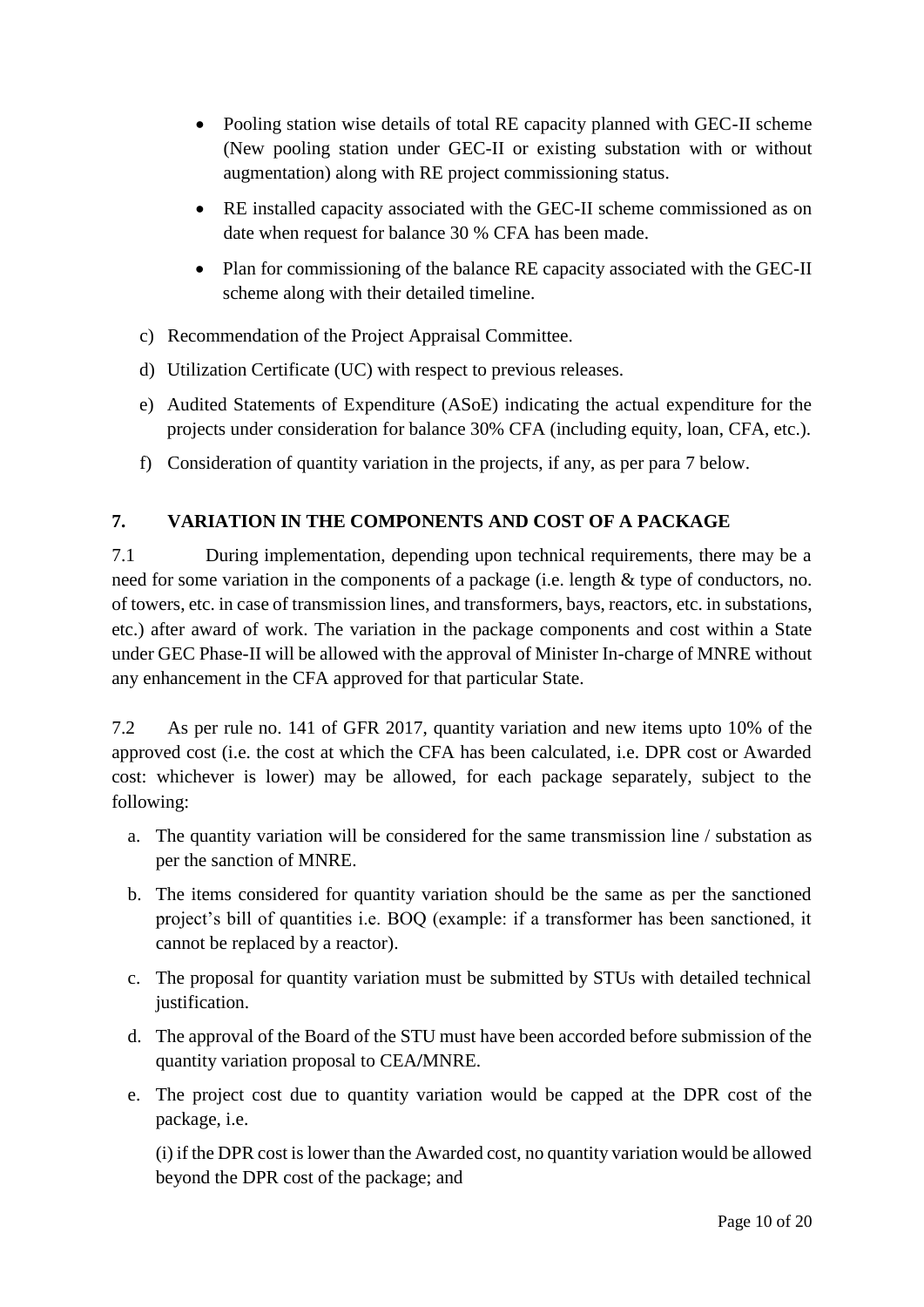(ii) if the Awarded Cost is lower than the DPR Cost, quantity variation of up to 10% would be allowed subject to the upper ceiling of DPR cost of the package.

7.3 It may be mentioned that with quantity variation of all packages in a State, the total CFA for a particular State shall be limited to the CFA as approved by the CCEA for that particular State. Any additional costs shall be borne by STUs.

7.4 The proposal for quantity variation must be submitted by the STUs for each package separately and shall be submitted along with the balance 30% CFA proposal for the package. CEA will evaluate the proposals and submit recommendation report to MNRE. The Project Appraisal Committee under the scheme shall consider the quantity variation proposals based on reports from CEA and recommend the case to MNRE. A representative from Integrated Finance Division (IFD) of MNRE and the representatives from the concerned implementing agencies (STUs) will be invited to the meetings of the PAC when any quantity variation proposal is considered.

## **8. MONITORING FRAMEWORK**

8.1 Central Electricity Authority (CEA), the technical arm of Ministry of Power, Government of India is entrusted with monitoring of the project and ensure that the projects follow all the norms (including safety standards) prescribed by Central Government and State Government..

8.2 All the STUs will submit monthly progress report to Power System Project Monitoring (PSPM) Division of CEA and GEC Division of MNRE in a format to be prescribed by MNRE. Further, CEA will monitor the progress in close coordination with the States and submit detailed quarterly reports to MNRE.

8.3 A framework for monitoring the output-outcome parameters under the scheme will be put in place by MNRE in consultation with NITI Aayog.

8.4 A web portal dedicated to GEC monitoring will be developed by MNRE. It will be mandatory for the STUs to update the progress of the projects on the portal on monthly basis. At the time of release of CFA, updation of the status of all ongoing projects will be a prerequisite.

8.5 For all sanctioned projects, the respective STUs shall submit month wise performance data on quarterly basis to CEA and MNRE for a period of five years after commissioning.

### **9. OTHER TERMS AND CONDITIONS**

i) States are advised to use 'Made in India' equipment/material as much as possible.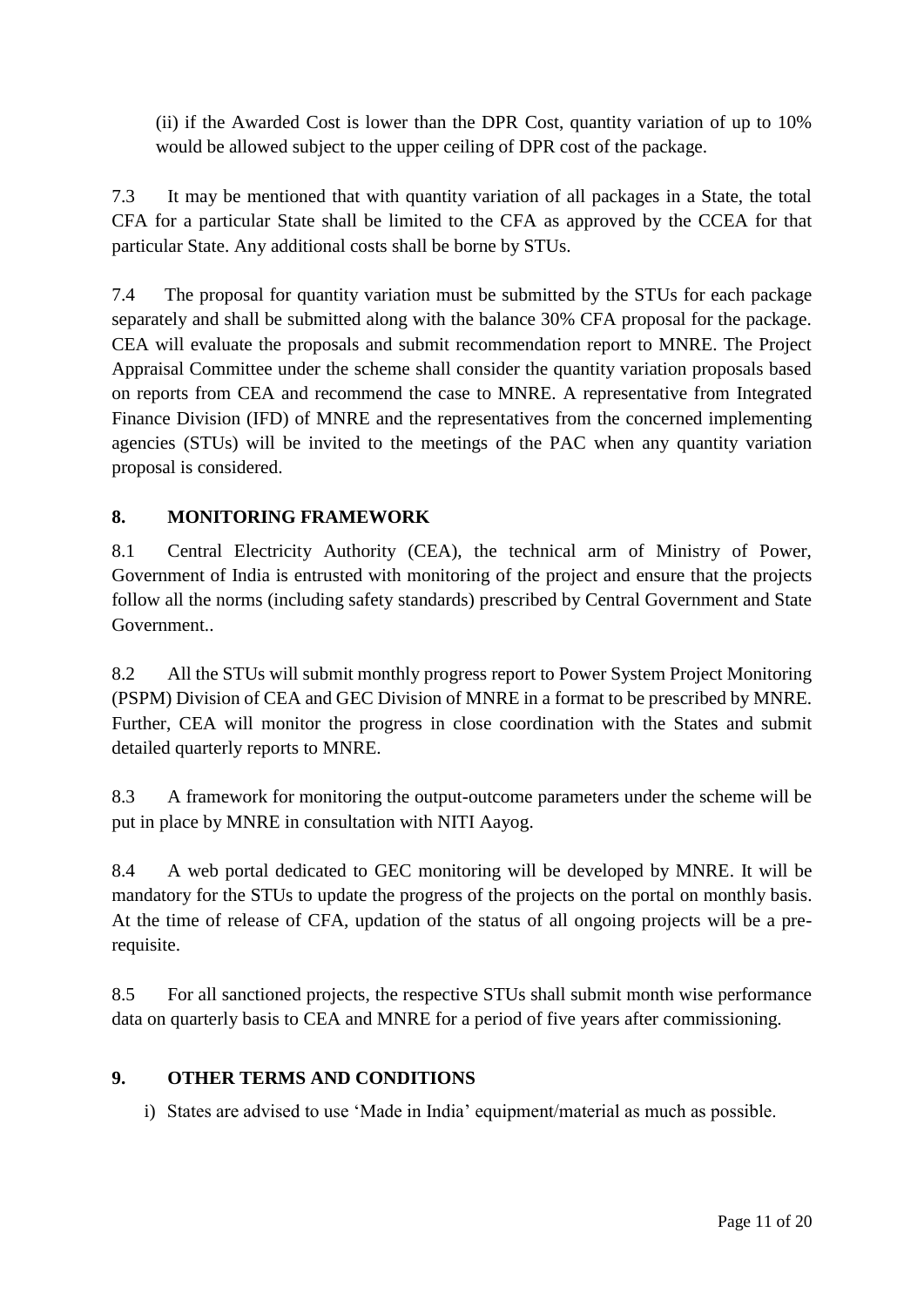- ii) In terms of Rule 230 (1) of GFR, the grantee organization/institute will certify that it has not obtained or applied for grants for the same purpose or activity from any other Ministry or Department of the Government of India or State Government.
- iii) In terms of Rule 230 (7) of GFR 2017 and instructions of Ministry of Finance, the STUs shall record the receipt of CFA and the expenditure therefrom in the EAT module of PFMS. Subsequent release would be contingent upon updation in the EAT module and the actual unspent balance recorded therein.
- iv) CFA released in a financial year is to be utilized by the end of next financial year and Utilisation Certificate (UC) will be generated against the said sanction order. If any CFA amount is left unutilized, then carry forward of funds to the next financial year can be done by the STU only with specific approval of this Ministry. Example: if CFA is released vide a sanction in FY 2021-22 then the CFA is to be utilized by 31.03.2023 and UC is to be generated as on 31.03.2023. If any amount of CFA is left un-utilized, then carry forward request to FY 2023-24 is to be submitted by STU in April 2023 itself. The UC must be duly signed by Managing Director and Director (Finance) of the STU in the prescribed format of the GFR 2017 (Form 12-C) duly reflecting the interest accrued on the CFA received/unspent balance.
- v) The STU shall submit the year-wise Audited Statements of Expenditure including comments of the Auditor(s) regarding the observance of the condition governing the CFA within six months following the end of each financial year or whenever called for.
- vi) As per the provisions contained in Rule 236 of GFR 2017, the accounts of the grantee organization shall be open to inspection by the sanctioning authority and audit, both by Comptroller and Auditor General of India under the provision of CAG (DPC) Act 1971 and internal audit by the Principal Accounts Office of the Ministry.
- vii) If STUs avail KfW loan, then tendering is to be ensured as per KfW guidelines in accordance with the Manual for the Procurement of Works issued by Department of Expenditure, Ministry of Finance. If the STU does not avail KfW loan and opts for domestic funding, then the tendering is to be ensured as per the extant provisions of GFR 2017.
- viii) The STUs shall ensure that the time schedule laid down for the execution of the project is strictly followed. Any request for extension of the project duration, for valid reasons, shall be placed before the PAC, for approval of the Competent Authority, before the expiry of the approved period of the project.
	- ix) The STU will arrange to display a Notice Board at prominent place at the project site to the effect that the project has been financially supported by Ministry of New & Renewable Energy (MNRE), Government of India.
	- x) The grantee organization shall be liable for recovery of the whole or part amount of the CFA/subsidy, with accrued interest and applicable Penal interest, in case of noncompliance of the guidelines of the scheme/sanctions.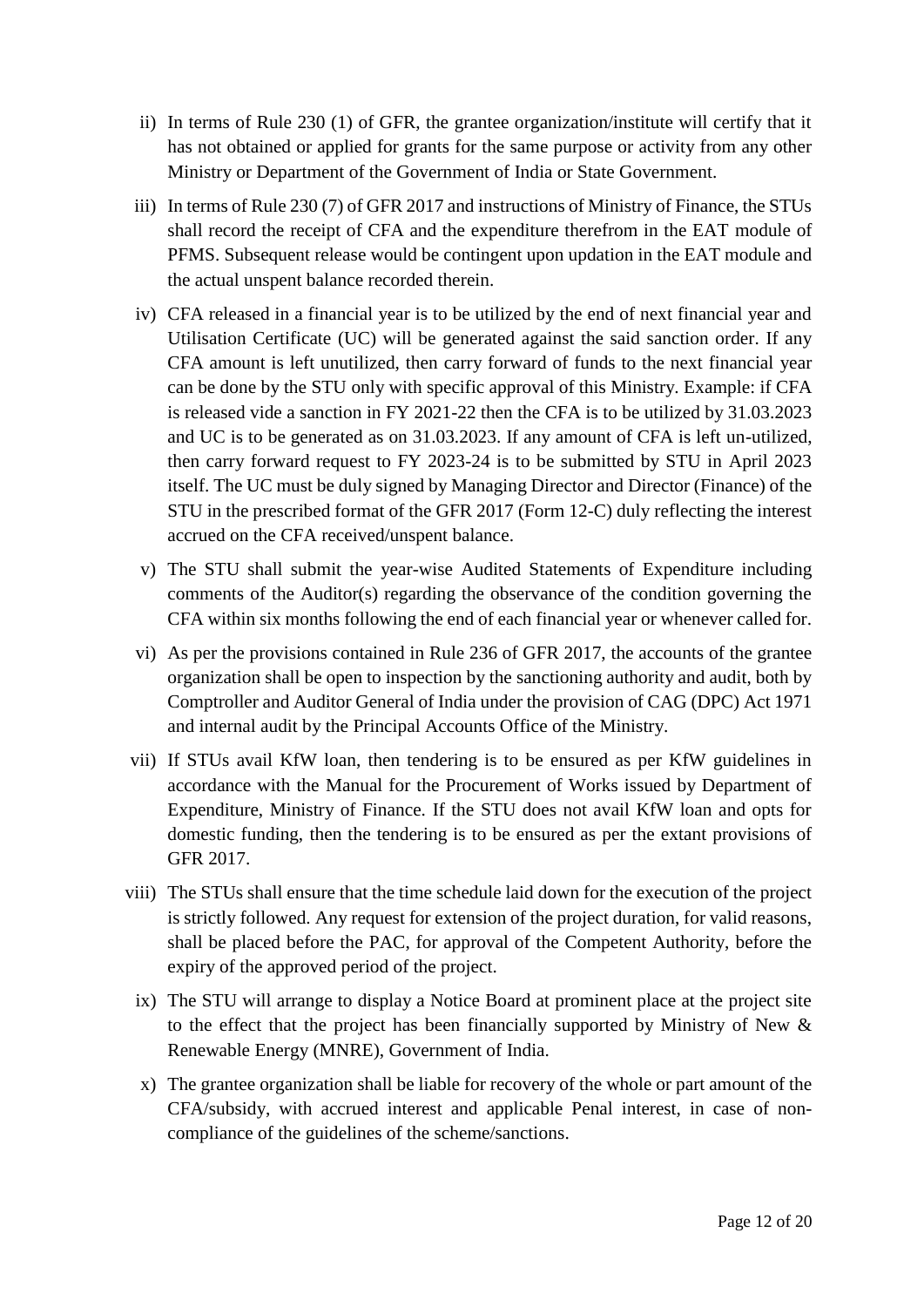#### **10. POWER TO REMOVE DIFFICULTIES**

If there is need for any amendment to the Scheme guidelines for better implementation, such amendments will be done with the approval of Minister-in-charge of MNRE within the broad framework of the CCEA approval.

\*\*\*\*\*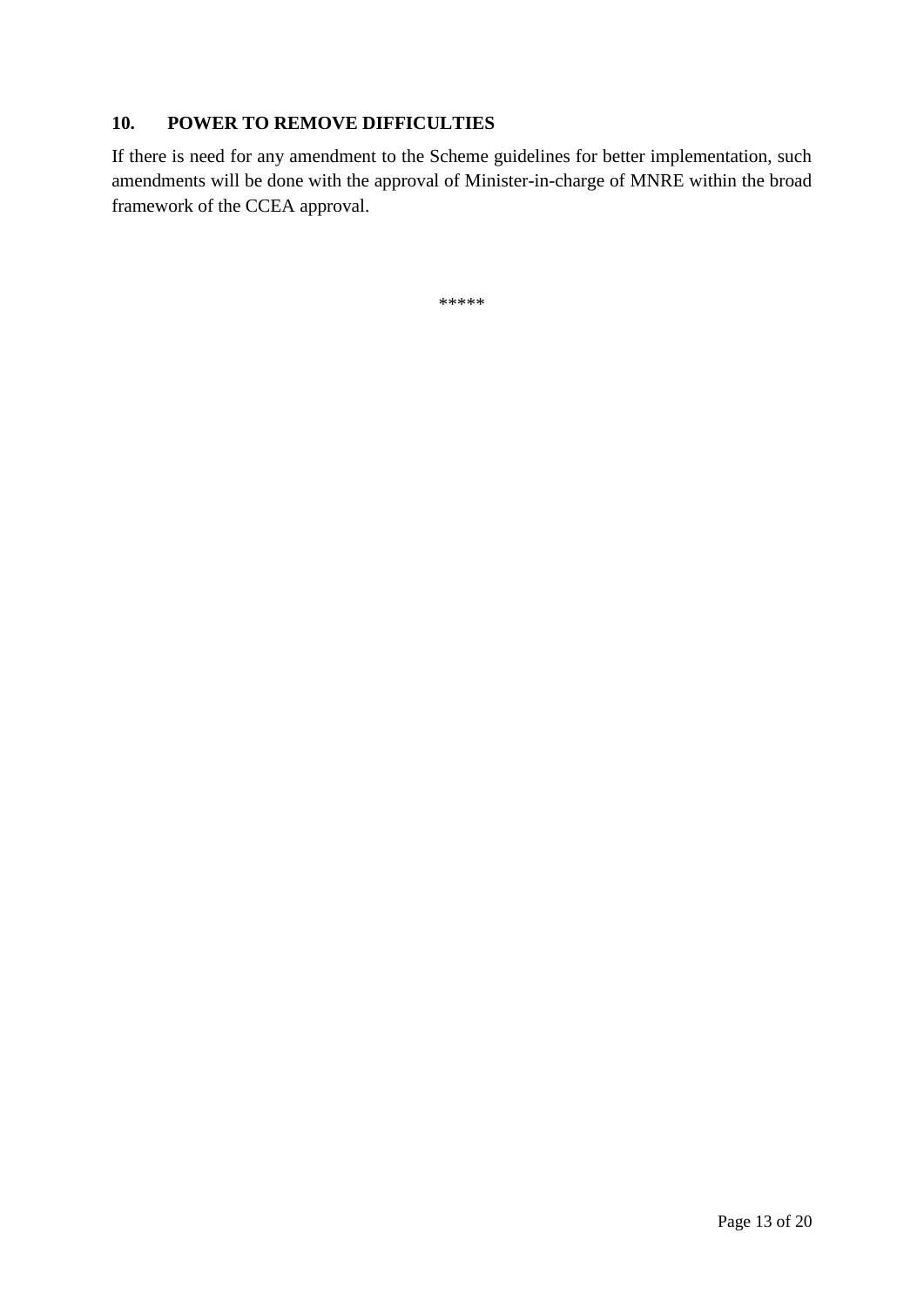# **Appendix-I**

# **List of projects sanctioned under the scheme:**

# **A. Gujarat**

| $\vert$ 1      | 400/220 KV, 2 X 500 MVA, 220/66 KV, 2 X 160 MVA Keshod GIS substation (Dist.                       |
|----------------|----------------------------------------------------------------------------------------------------|
|                | Junagadh) with 4 no.s of 400 KV feeder bays, 400 KV 1 x 125 MVAR Reactor with bay & 6              |
|                | no.s of 220 KV feeder bays                                                                         |
| $\overline{2}$ | 400/220 KV, 2 X 500 MVA Kalavad GIS substation (Dist. Jamnagar) with 6 Nos. of 400 KV              |
|                | feeder bays and 400 KV, 1 x 125 MVAR Reactor with bay                                              |
| $\overline{3}$ | 400/220 KV, 2 X 500 MVA, 220/66 KV, 2 X 160 MVA Shivlakha GIS substation (Dist. Kutch)             |
|                | with 4 Nos. of 400 KV feeder bays, 400 KV, 1 x 125 MVAR Reactor with bay and 4 Nos. of             |
|                | 220 KV feeder bays                                                                                 |
| $\overline{A}$ | 220/66 KV, 2 X 160 MVA KV Dhama substation (Dist. Surendranagar) with 6 Nos. 220 KV<br>feeder bays |
| $\overline{5}$ | 220/66 KV, 2 X 160 MVA Nichi Mandal (Vankda) / Shapar (Dist. Morbi) with 6 Nos. 220 KV             |
|                | feeder bays                                                                                        |
| 6              | 220/66 KV, 2 X 160 MVA Khambhalia substation (Dist. Jamnagar) with 4 Nos. 220 KV feeder            |
|                | bays                                                                                               |
| 7              | 220/66 KV, 2 X 160 MVA Kamlapur substation (Dist. Rajkot) with 8 Nos. 220 KV feeder bays           |
| 8              | 220/66 KV, 2 X 160 MVA Talaja substation (Dist. Bhavnagar) with 6 Nos. 220 KV feeder               |
|                | bays                                                                                               |
| 9              | 220/66 KV, 2 X 160 MVA Giyavad substation (Dist. Morbi) with 4 Nos. 220 KV feeder bays             |
| 10             | 220/66 KV, 2 X 160 MVA Gomta substation (Dist. Rajkot) with 4 Nos. 220 KV feeder bays              |
| 11             | 400 KV D/C Kalvad - Keshod line (Twin AL-59) – 120 km                                              |
| 12             | 400 KV D/C Keshod - Shapar line (Twin AL-59) – 190 km                                              |
| 13             | 400 KV D/C Shapar – Chharodi line (Twin AL-59) – 90 km                                             |
| 14             | 400 KV D/C Bhachunda – Shivlakha line (Twin AL-59) – 210 km                                        |
| 15             | 400 KV D/C Shivlakha - Veloda (Sankhari) line (Twin AL-59) - 245km                                 |
| 16             | 400 KV D/C Veloda (Sankhari) - Prantij line (Twin AL-59) - 150 km                                  |
| 17             | LILO of one circuit of 400 KV D/C Soja – Zerda line at Veloda (Sankhari) substation – 50 km        |
| 18             | LILO of 400 KV S/C Chorania - Asoj line at 400 KV Pachham (Fedra) substation – 25 km               |
| 19             | LILO of both circuit of 220 KV D/C Visavadar-Timbdi at 400 KV Keshod substation - 12 km            |
| 20             | 220 KV D/C (400KV) Keshod - Keshod line – 25 km                                                    |
| 21             | 220 KV D/C Mansar (Halvad) - Dhama line (AL-59) - 110 km                                           |
| 22             | 220 KV D/C Dhama - Bechraji line (AL-59) – 45 km                                                   |
| 23             | 220 KV D/C Dhama - Chharodi line (AL-59) -100 km                                                   |
| 24             | LILO of 220 KV S/C Bala (SSNNL) - Dhanki (SSNNL) at 220 KV Sarla substation-45 km                  |
| 25             | LILO of both circuits of 220 KV D/C Bhimasar - Charadava line at 220 KV Nichimandal                |
|                | (Vankda) substation (M/C tower AL-59) -10 km                                                       |
| 26             | 220 KV D/C Nichimandal - Shapar (400 KV S/S) line (AL-59) - 85 km                                  |
| 27             | 220 KV D/C Tappar - Radhanpur line (AL-59) – 170 km                                                |
| 28             | LILO of both circuit of 220 KV D/C Tappar – Shivlakha line at Shivlakha (400 KV) substation        |
|                | $(M/C$ tower AL-59) – 25 km                                                                        |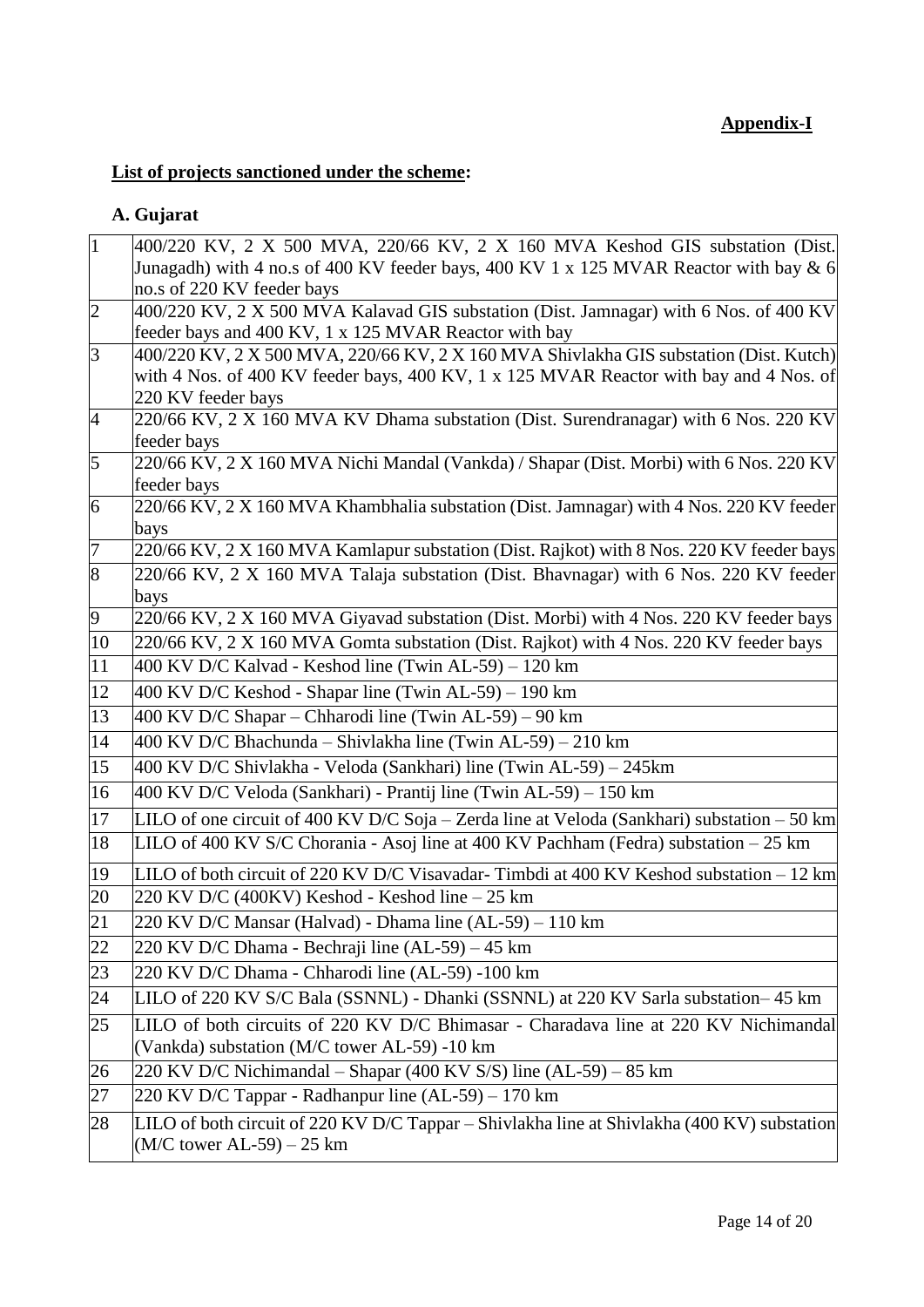| 29 | LILO of both circuit of 220 KV D/C Bhatia – Kalavad line at Khambhalia substation (M/C<br>tower $AL-59$ ) – 20 $km$                                                    |
|----|------------------------------------------------------------------------------------------------------------------------------------------------------------------------|
| 30 | LILO of both circuits of 220 KV D/C Shapar - Babara line at 220 KV Kamlapur substation<br>$(AL-59) - 15$ km                                                            |
| 31 | 220 KV D/C Kamlapur - Bagodara line (AL-59) – 110 km                                                                                                                   |
| 32 | 220 KV D/C Bagodara - Mogar line (AL-59) – 110 km                                                                                                                      |
| 33 | 220 KV D/C Moti Gop - Gomta line (AL-59) – 125 km                                                                                                                      |
| 34 | 220 KV D/C Gomta - Kamlapur line (AL-59) – 75 km                                                                                                                       |
| 35 | 220 KV D/C Ghiyavad - Shapar (400 KV s/s) line (AL-59) – 50 km                                                                                                         |
| 36 | LILO of one circuit of 220 KV D/C Hadala - Sartanpur line at 220 KV Ghiyavad substation<br>$(AL-59) - 10$ km                                                           |
| 37 | LILO of both circuit of 220 KV D/C Otha – Sagapara line at Talaja substation (M/C tower AL-<br>$(59) - 20 \text{ km}$                                                  |
| 38 | 220 KV D/C Talaja - Maglana line (AL-59) – 60 km                                                                                                                       |
| 39 | LILO of both circuits of 220 KV D/C Jambuva - Karamsad line at Dhuvaran CCPP (by using<br>existing LILO portions and through 220 KV D/C Pachham - Kasor line) – 40 km  |
| 40 | 220 KV D/C Maglana - Pachchham line (AL-59) – 100 km                                                                                                                   |
| 41 | 400 KV, 50 MVAR line Reactor for 400 KV D/C Bhachunda - Shivlakha & Shivlakha - Veloda<br>lines: 50 MVAR line rector for each circuits at both the ends                |
|    | Line bays of 400 KV (14 Nos.) & 220 KV (30 Nos.) at far end GETCO substations will be executed<br>through in-house sources, for smooth execution under loose packages. |

# **B. Himachal Pradesh**

|                | Construction of 220/66 kV, 80/100 MVA substation at Mindhal in Chenab basin in Distt.      |
|----------------|--------------------------------------------------------------------------------------------|
|                | Lahaul & Spiti.                                                                            |
| $\overline{2}$ | Construction of 132/33 kV, 31.5 MVA GIS substation upstream of Malana-11 HEP in Distt.     |
|                | Kullu along with LILO of one circuit of 132 kV Barsaini — Charor $D/c$ transmission line   |
| 3              | Construction of 132 kV D/c transmission line from Chanju-1 HEP to 220/132 kV substation at |
|                | Mazra in Distt. Chamba.                                                                    |
| $\overline{4}$ | Construction of 400/220 kV, 2x315 MVA GIS Pooling Station at Mazra along with LILO of      |
|                | $ 400 \text{ kV}$ Chamera — I to Chamera — II S/c line in Distt. Chamba.                   |

# **C. Karnataka**

|   | $2x100$ MVA, $220/110/11$ kV sub-station at Savalagi in Bagalkot district.                 |
|---|--------------------------------------------------------------------------------------------|
| 2 | [220 kV DC LILO Line from 220 kV Kudgi-Vajramatti DC line to Savalgi substation - 16.3 km] |
| 3 | LILO of Todalbagi-Mamadapura 110 kV S/C line at 220/110 kV Savalagi sub-station using      |
|   | DC/MC towers - 2.414 km                                                                    |
|   | 4   LILO of 110 kV Mamadapura-Babaleshwara SC line at Savalagi sub-station - 15.889 km     |
| 5 | LILO of 2nd circuit of 220 kV Mahalingapura-Kudachi DC line at 220 kV Athani S/s -25.6 km  |
| 6 | 2 No.s of 220 kV Terminal Bays at 220 kV Athani S/s                                        |
| 7 | Conversion of 220 kV Bidnal-Soundatti-Mahalingapura S/C line to 220 kV Bidnal -            |
|   | Mahalingapur D/C line - 125.25 km                                                          |
| 8 | 1 no. of 220 kV Terminal Bay each at 220 kV Bidnal S/s and 220 kV Mahalingapur S/s         |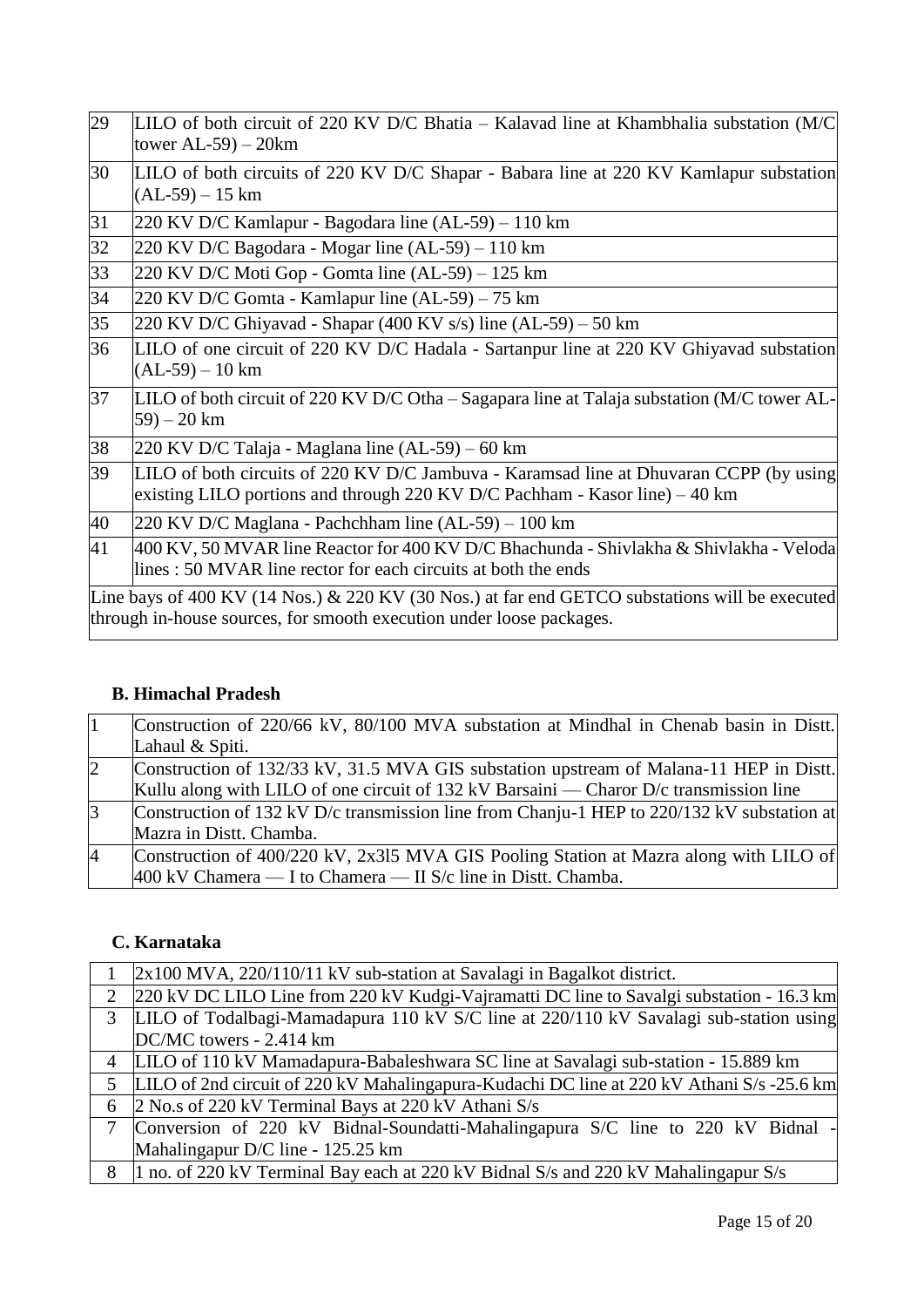| 9  | 220/66/11kV sub-station at P.D.Kote in Chitradurga District with 2x100 MVA, 220/66 kV                           |
|----|-----------------------------------------------------------------------------------------------------------------|
|    | power transformer and 1x12.5MVA, 66/11 kV power transformer                                                     |
| 10 | LILO of 220 kV Hiriyur (PGCIL) to Gowribidanur DC line at 220/66kV P.D.Kote - 34.338 km                         |
| 11 | LILO of 66 kV Hiriyur - Kalamaranahalli -P.R.Pura line at 220/66 kV P.D.Kote - 12.332 km                        |
| 12 | LILO of 66 kV PD Kote - Hariyabbe DC line at 220/66kV P.D.Kote - 5.099 km                                       |
| 13 | $2x100$ MVA, $220/110/11$ kV sub-station at Ron in Gadag district                                               |
| 14 | 2 No.s of 220 kV Terminal Bays at 400 kV Gadag (Doni) S/s                                                       |
| 15 | 220kV DC line from 400kV Doni S/s to 220/110kV Ron S/s - 43.577 km                                              |
| 16 | LILO of 110 kV Gadag-Naragal-Ron DC line at 220/110kV Ron S/s using DC/MC towers -<br>7.515 km                  |
| 17 | LILO of 110 kV Ron-Gajendragad DC line at 220/110 kV Ron S/s using DC/MC towers -<br>0.991 km                   |
| 18 | Strengthening of existing 220 kV DC line having Drake conductor from 220 kV Gadag sub-                          |
|    | station to 220 kV Lingapura s/s by Drake equivalent HTLS conductor for a distance of about                      |
|    | 89.763 km - setting up of new transmission line utilizing corridor of existing transmission lines               |
| 19 | Conversion of 220 kV Lingapura-Ittagi-Neelagunda-Guttur S/C line by 220 kV D/C line twin                        |
|    | Drake conductor - 123.14 km -                                                                                   |
| 20 | Construction of one number of 220 kV Terminal Bay at Lingapura S/s                                              |
| 21 | Construction of two numbers of 220 kV Terminal Bays at Ittigi S/s                                               |
| 22 | Construction of one number of 220 kV Terminal Bay at 400/220 kV Guttur S/s                                      |
| 23 | Construction of two numbers of 220 kV Terminal Bays at 220/66 kV Neelagunda S/s                                 |
| 24 | $2x100$ MVA, $220/110$ kV sub-station at Santhpur in Bidar district                                             |
| 25 | 220 kV Halabarga-Santhpur DC Line - 28.276 km                                                                   |
| 26 | 2 Nos of 220 kV Terminal Bays at 220 kV Halabarga S/s                                                           |
| 27 | LILO of existing Halabarga-Santhpur 110 kV S/C line at proposed 220/110 kV Santhpur sub-<br>station - 1.357 kms |
| 28 | LILO of existing Santhpur-Dongargaon 110 kV S/C line at proposed 220/110 kV Santhpur sub-                       |
|    | station - 3.361 kms                                                                                             |
| 29 | LILO of existing Santhpur-Janwad 110 kV D/C line at proposed 220/110 kV Santhpur                                |
|    | sub-station using MC towers - 2.750 kms                                                                         |
| 30 | 2x100 MVA, 220/66 kV, 1x12.5 MVA 66/11 kV sub-station at Hangal in Chitradurga district                         |
| 31 | 220 kV Hiremallanahole (Jagalur)-Hangal D/C Line - 36.304 km                                                    |
| 32 | 2 Nos of 220 kV Terminal Bays at 400/220 kV Hiremallanahole (Jagalur) S/s                                       |
| 33 | LILO of existing Hangal-Gudikote 66 kV S/C line at proposed 220/66 kV Hangal substation                         |
|    | with Drake conductor - 4.070 kms                                                                                |
| 34 | LILO of existing Hangal-Nagasamudra (Ramapura) 66 kV D/C line at proposed 220/66                                |
|    | kV Hangal sub-station on MC towers with Coyote conductor - 5.895 kms                                            |
| 35 | 66 kV Konasagara-Hangal S/C Line with Coyote conductor - 11.536 km                                              |
| 36 | 1 No. of 66 kV Terminal Bay at 66/11 kV Konasagara S/s                                                          |
| 37 | $2x100$ MVA, $220/110$ kV sub-station at Yelburga in Koppal district                                            |
| 38 | LILO of 220 kV Doni-Ron DC Lines at proposed 220/110/11 kV sub-station on MC towers at                          |
|    | Yelburga - 18.524 kms                                                                                           |
| 39 | 220 kV Kushtagi-Yelburga D/C lines for a distance of 28.333 kms                                                 |
| 40 | 2 Nos of 220 kV Terminal Bays at 220/110 kV Kushtagi S/s                                                        |
| 41 | 110 kV Yelburga(old)-Yelburga D/C lines for a distance of 3.54 kms                                              |
| 42 | 110 kV Bevor-Yelburga D/C lines for a distance of 22.54 kms                                                     |
| 43 | 2 Nos of 110 kV Terminal Bays at existing 110/33 kV Yelburga (old) S/s                                          |
| 44 | 2 Nos of 110 kV Terminal Bays at existing 110/33 kV Bevor S/s                                                   |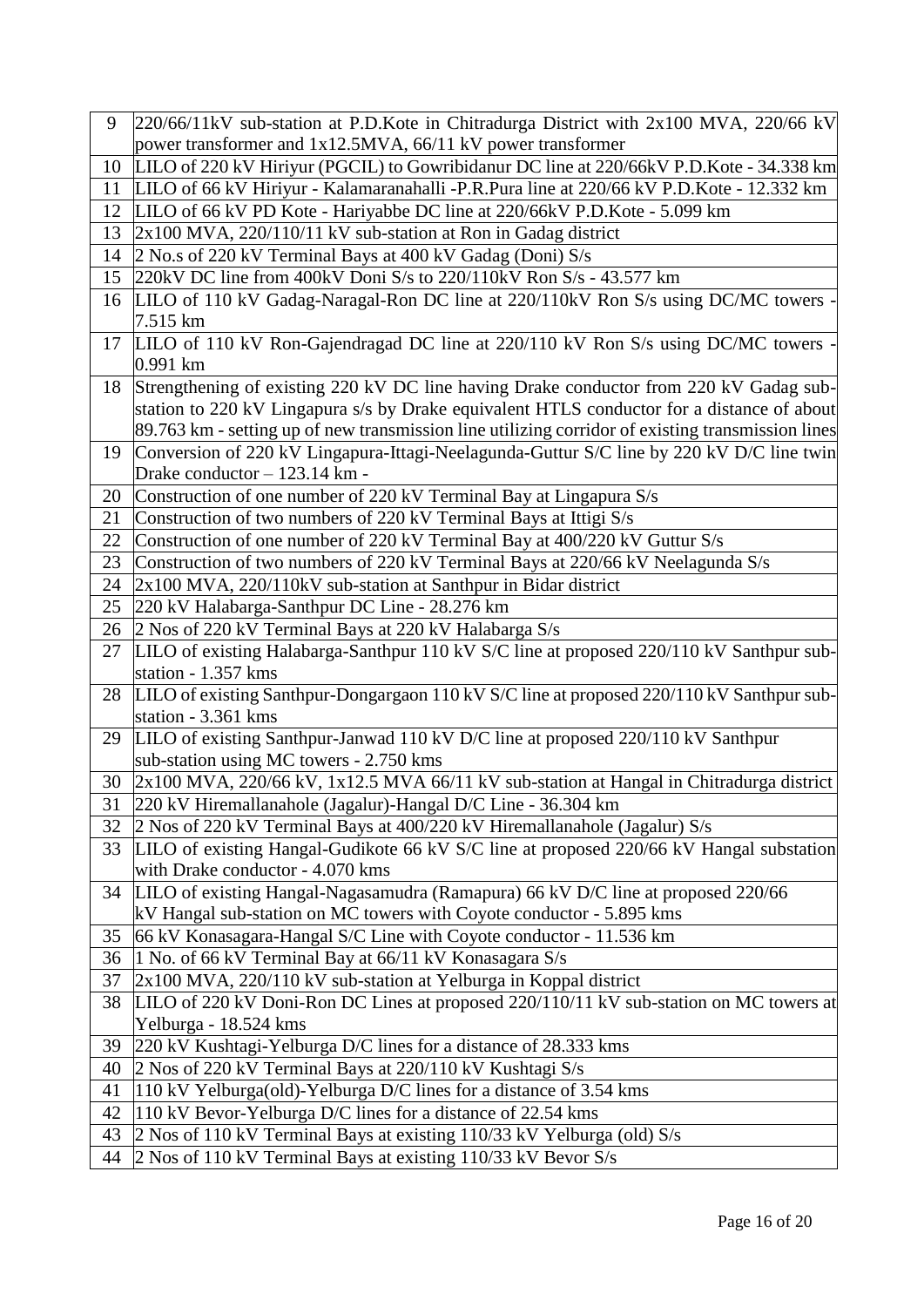# **D. Kerala**

| 11              | $2x100$ MVA, $220/110$ kV substation at Mannarkad                                      |
|-----------------|----------------------------------------------------------------------------------------|
| $\frac{2}{3}$   | $2x100$ MVA, 220/33 kV substation at Kottathara                                        |
|                 | $220 \text{ kV}$ D/C line from Vettathur tap to Mannarkad $-28 \text{ km}$             |
| $\overline{A}$  | 220 kV D/C line from Mannarkad to Kottathara – 30 km                                   |
| $\overline{5}$  | $2x60$ MVA, $33/110$ kV substation at Anakkaramedu (near Ramakkalmedu)                 |
| $\overline{6}$  | Upgradation of Vazhathope substation - Construction of 2 no.s 110 kV feeder bays       |
| $\overline{7}$  | 100 MVA, 220/110 kV substation at Nirmala City (near Katta pana) with 4 nos. of 220 kV |
|                 | feeder bays and 6 no. of 110 kV feeders.                                               |
| $\overline{8}$  | $110$ kV D/C line from Anakkaramedu to Nedumkandam substation $-9$ km                  |
| $\overline{9}$  | 2 nos. of 110 kV bays at Nedumkandam substation                                        |
| 10 <sup>°</sup> | 20 km, 220/110 kV MCMV line from Kuyilimala to Nirmala City and 5 km 110 kV D/C line   |
|                 | from Nirmala City to Kattappana along ROW of existing 66 kV S/C line.                  |

### **E. Rajasthan**

| $\overline{1}$  | 400 kV D/C Line between 400 kV Jaisalmer-II-765 kV GSS Jodhpur (Kankani) – 200 km          |
|-----------------|--------------------------------------------------------------------------------------------|
| $\overline{2}$  | 2x500 MVA, 400/220 kV GSS Hanumangarh (Pakka Sarnan) along with 125 MVAR, 420 kV           |
|                 | Bus reactor and 25 MVAR 220 kV Bus Reactor                                                 |
| $\overline{3}$  | LILO of 400 kV STPS- Bikaner line at proposed 400/220 kV GSS Hanumangarh (Pakka            |
|                 | Sarnan) (85 km) along with 1x50 MVAR, 400 kV line reactor on Bikaner-Hanumangarh (Pakka    |
|                 | Sarnan) section at Hanumangarh (Pakka Sarnan) end                                          |
| $\overline{4}$  | LILO of 220 kV S/c Hanumangarh- Udyog Vihar line at proposed 400/220 kV GSS                |
|                 | Hanumangarh (Pakka Sarnan) [with OPGW] (6 km)                                              |
| $\overline{5}$  | LILO of 220 kV S/c Suratgarh- Padampur line at proposed 400/220 kV GSS Hanumangarh         |
|                 | (Pakka Sarnan) [with OPGW] (55 km)                                                         |
| 6               | 220 kV S/c Hanumangarh (Pakka Sarnan) - Rawatsar line [with OPGW] (80 km)                  |
| $\overline{7}$  | 132 kV S/c Udyogvihar – Sriganganagar line (additional circuit) [with OPGW] -18km          |
| $\overline{8}$  | 1x160 MVA 220/132 kV and 40/50 MVA 132/33 kV Kolayat substation                            |
| $\overline{9}$  | 220 kV D/c Kolayat-Bhadla line (93 km) (By utilization of already constructed 33 km 220 kV |
|                 | D/c Bhadla-Bhikampur line) along with Strengthening work of already constructed 33 kM 220  |
|                 | kV D/c Bhadla-Bhikampur line                                                               |
| 10              | 132 kV D/c Kolayat (220 kV GSS)- Kolayat (132 kV GSS) line - 42 km                         |
| 11              | 2x220 kV feeder bays at 400 kV GSS Bhadla                                                  |
| 12              | 2x132 kV feeder bays at 132 kV GSS Kolayat                                                 |
| 13              | 220 kV D/c Kolayat- Panchu line – 67 km                                                    |
| 14              | 25 MVAR, 245 kV switchable bus reactor at proposed 220 kV GSS Kolayat                      |
| $\overline{15}$ | Additional 1x160 MVA, 220/132 kV ICT at 220 kV GSS Panchu                                  |
| 16              | 2x220 kV feeder bays at 220 kV Panchu                                                      |
| 17              | 160 MVA 220/132 kV and 40/50 MVA 132/33 kV GSS Sheo along with 25 MVAR, 245 kV             |
|                 | bus reactor                                                                                |
| 18              | LILO of 220 kV S/c Akal- Giral line at proposed 220 kV GSS Sheo - 8km                      |
| 19              | LILO of 220 kV S/c Akal-Barmer line at proposed 220 kV GSS Sheo – 8km                      |
| 20              | LILO of 132 kV S/c Jhinjhiyali- Sheo (132 kV GSS) line at proposed 220 kV GSS Sheo $-5km$  |
| 21              | LILO of 132 kV S/c Undoo- Sheo (132 kV GSS) line at proposed 220 kV GSS Sheo - 5 km        |
| 22              | 132 kV D/c line from the proposed 220 kV GSS Sheo to 132 kV GSS Undoo - 48km               |
| 23              | 2x132 kV feeder bays at 132 kV GSS Undoo                                                   |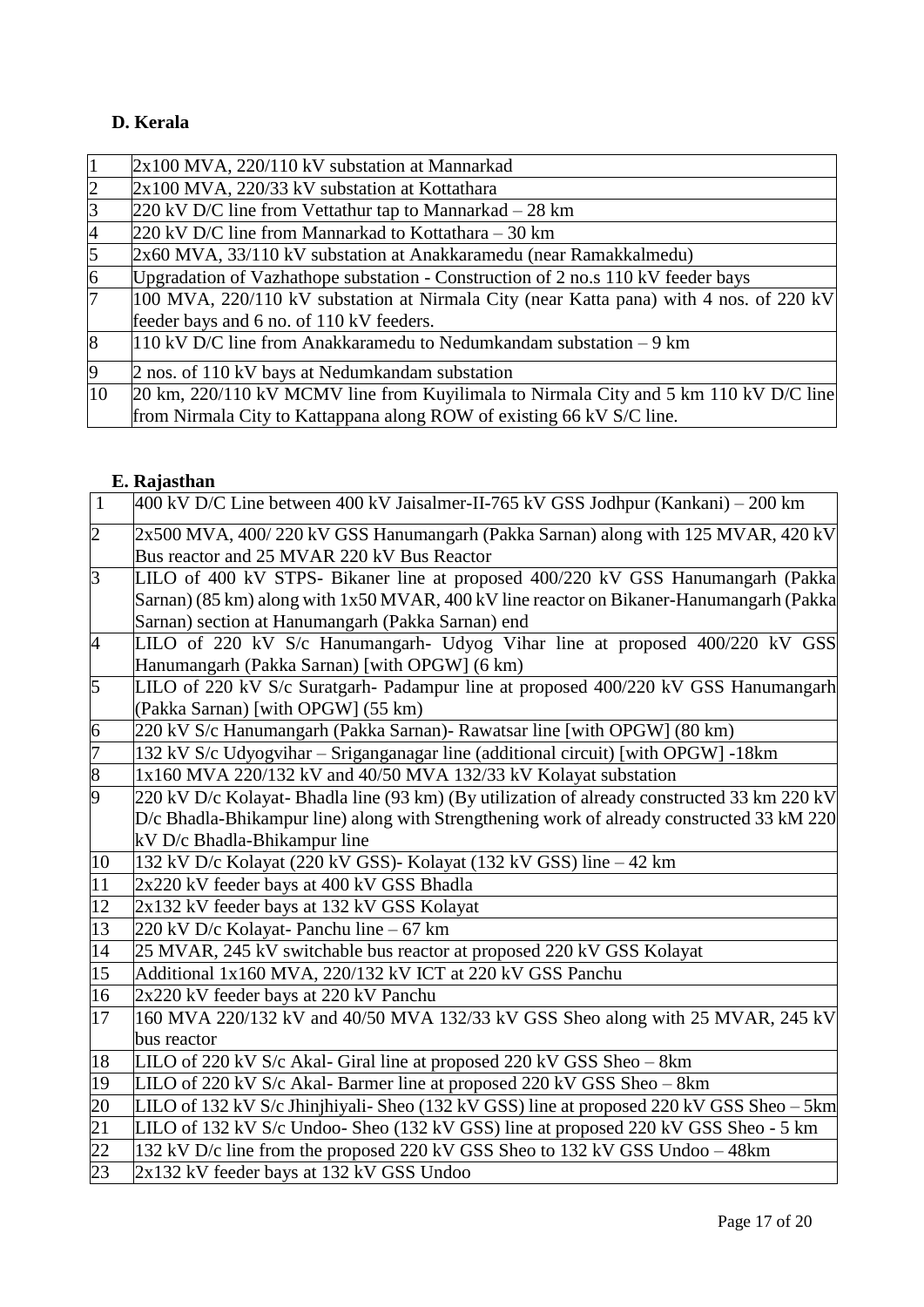# **F. Tamil Nadu**

| $\overline{1}$ | 1400 MVA 400/230/110 kV Samugarengapuram substation                                                                                                                                                                                                                   |
|----------------|-----------------------------------------------------------------------------------------------------------------------------------------------------------------------------------------------------------------------------------------------------------------------|
| $\overline{2}$ | 400 kV DC quad line on DC Towers from Udangudi switchyard to 400 kV Samugarengapuram                                                                                                                                                                                  |
|                | Substation - 40 km                                                                                                                                                                                                                                                    |
| $\overline{3}$ | 230 kV DC line from 230 kV S.R. Pudur substation to Samugarengapuram substation- 60km                                                                                                                                                                                 |
| $\overline{4}$ | 230 kV DC line from 230 kV Muppandal substation to Samugarengapuram substation- 60km                                                                                                                                                                                  |
| $\overline{5}$ | 110 kV SC line on DC tower from Kottaikarungulam substation to Samugarengapuram<br>substation- 5 km                                                                                                                                                                   |
| 6              | 110 kV SC line on DC tower from Kudangulam substation to Samugarengapuram substation-<br>17 km                                                                                                                                                                        |
| 7              | 110 kV SC line on DC tower from Thandayarkulam substation to Samugarengapuram<br>substation-20 km                                                                                                                                                                     |
| 8              | 110 kV SC line on DC tower from Vadakankulam substation to Samugarengapuram substation-                                                                                                                                                                               |
|                | 28 km                                                                                                                                                                                                                                                                 |
| 9              | 110 kV SC line on DC tower from Navaladi substation to Samugarengapuram substation-25<br>km                                                                                                                                                                           |
| 10             | 110 kV line from existing Samugarengapuram 10(1) substation to 400 kV Samugarengapuram<br>substation                                                                                                                                                                  |
| 11             | 230/110 kV 200 MVA Digital substation at Poolavady                                                                                                                                                                                                                    |
| 12             | 230 kV DC line from 400/230 kV Anaikadavu substation to Poolavady substation -15km                                                                                                                                                                                    |
| 13             | LILO of 230 kV DC line Palladam - Tirupur at Poolavady substation $-35$ km                                                                                                                                                                                            |
| 14             | Conversion of existing 110 kV SC line on SC towers in the 110 kV Poolavady spur - line of<br>110 kV Udumalpet - Gudimangalam feeder into 110 kV DC line on DC towers -6.15 kms                                                                                        |
| 15             | Conversion of existing 110 kV SC line on SC towers from 110 KV Poolavady substation to<br>110 KV Kethanur substation into 110 kV DC line on DC towers for a distance of 26 kms.<br>The second circuit will be connected from Poolavady to 110 kV Sultanpet substation |
| 16             | 110 kV DC line from proposed 230 kV Poolavady substation to existing 110 kV Poolavady<br>substation-1 km                                                                                                                                                              |
| 17             | 230/110 kV Muppandal Substation                                                                                                                                                                                                                                       |
| 18             | 230 KV DC line from 230/110 kV Muppandal substation to new Muppandal Substation-40 Km                                                                                                                                                                                 |
| 19             | 110KV SC line on DC tower from 230/110 kV Muppandal Substation to 110/11KV Muppandal<br>substation-1 km                                                                                                                                                               |
| 20             | 10KV SC line/DC tower to 110/11KV Aralvaimozhi substation to Muppandal substation-4km                                                                                                                                                                                 |
| 21             | 110KV SC line on DC tower 110/11KV Kannanallur substation to Muppandal substation-5km                                                                                                                                                                                 |
| 22             | 110KV SC line on DC tower 110/33/11kV Pazhavoor substation to Muppandal substation-8km                                                                                                                                                                                |
| 23             | 300 MVA 230/110 kV substation at Kongalnagaram                                                                                                                                                                                                                        |
| 24             | LILO of 230 kV O.K.Mandapam- Myvadi DC line at Kongalnagaram substation-2km                                                                                                                                                                                           |
| 25             | LILO of 230 kV O.K.Mandapam-Ponnapuram DC line at Kongalnagaram substation-9km                                                                                                                                                                                        |
| 26             | LILO of 110 kV O.K.Mandapam- Udumalpet-I DC line at Kongalnagaram substation-2km                                                                                                                                                                                      |
| 27             | LILO of 110 kV O.K.Mandapam- Udumalpet-II DC line at Kongalnagaram substation-2km                                                                                                                                                                                     |
| 28             | LILO of 110 kV Udumalpet -Kongalnagaram DC line at Kongalnagaram substation-2km                                                                                                                                                                                       |
| 29             | 110 kV DC line from 230 kV Kongalanagaram substation to 110 kV Kongalnagaram                                                                                                                                                                                          |
|                | substation – 5km                                                                                                                                                                                                                                                      |
| 30             | Stringing of new 110 kV SC line in the free arm of the existing DC towers from 110 kV<br>Kongalnagaram Substation to 230 kV Kongalanagaram substation - 5km                                                                                                           |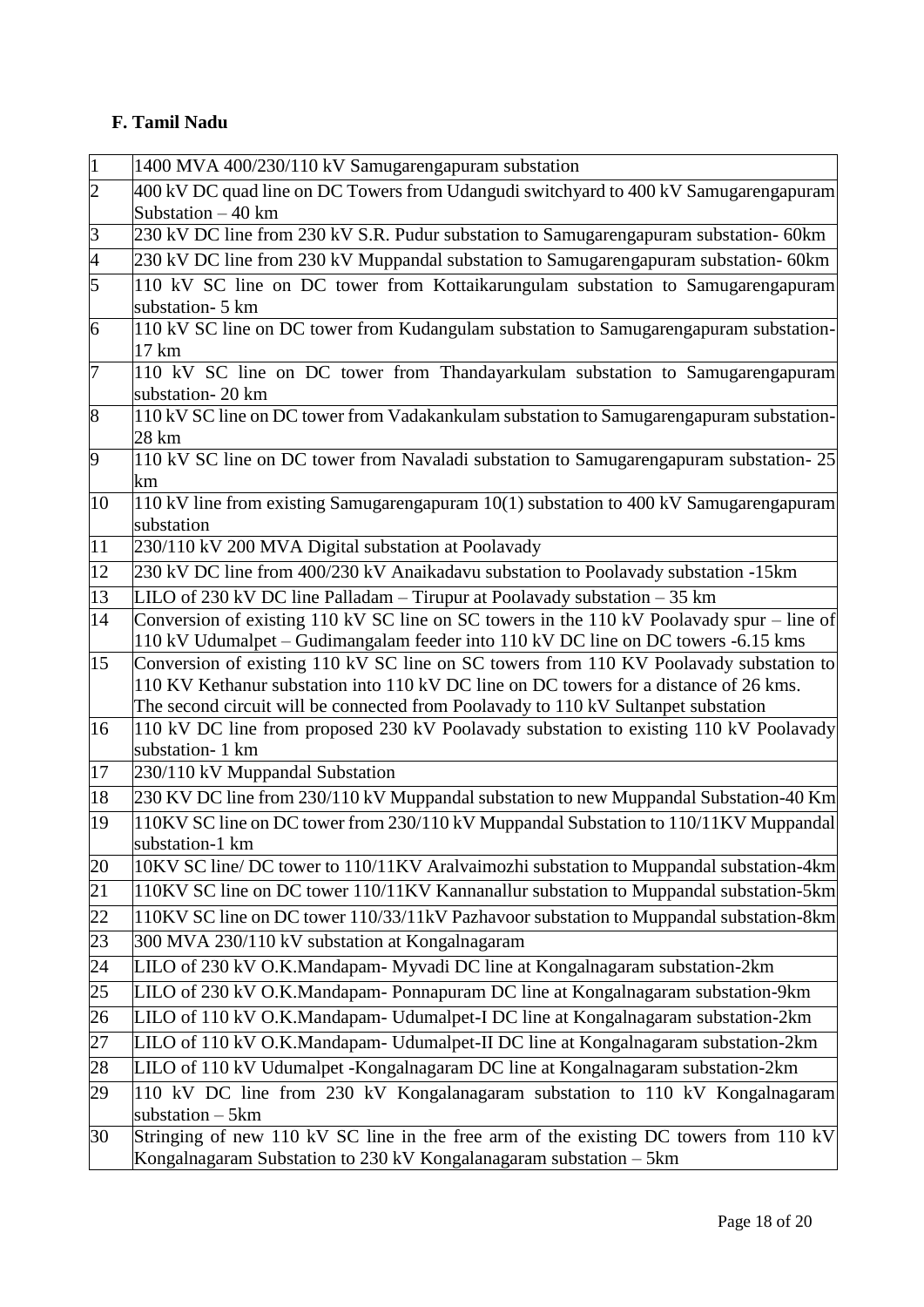| 31 | 400kV Quad DC Lines for making LILO of both circuits of Karaikudi-Pugalur 400 KV DC |
|----|-------------------------------------------------------------------------------------|
|    | Quad Line at Pudukottai $-210 \text{ km}$                                           |

## **G. Uttar Pradesh**

| $\vert$ 1       | $220/132/33$ kV, $2x160+2x40$ MVA Rampura (Jalaun) substation                            |
|-----------------|------------------------------------------------------------------------------------------|
| $\overline{2}$  | Rampura - Sikandra (220) 220kV S/C on D/C line -30 km                                    |
| $\overline{3}$  | 220/132/33 kV, 2x160+2x40 MVA Talbahat (Lalitpur) substation                             |
| $\overline{4}$  | Talbahat (Lalitpur)-Babina (Jhansi) 220kV D/C line - 40 km                               |
| $\overline{5}$  | $220/132/33$ kV, $2x160+2x40$ MVA Birdha (Lalitpur) substation                           |
| $\overline{6}$  | Birdha (Lalitpur)-Lalitpur (220) 220kV S/C on D/C line -35km                             |
| $\overline{7}$  | 220/132/33 kV, 2x160+2x40 MVA Mandawra (Lalitpur) substation                             |
| $\overline{8}$  | Mandawra (Lalitpur)- Lalitpur (220) 220 kV S/C on D/C line -50 km                        |
| $\overline{9}$  | 220 kV bays at Sikandra (1 no.), Babina (1 no.) & Lalitpur 220kV (2 nos.) substations    |
| 10              | 132/33 kV, 2x40 MVA Kadaura (Jalaun) substation                                          |
| 11              | Kadaura-Hamirpur (Patara) 132kV S/C on D/C line -35km                                    |
| 12              | 132/33 kV, 2x40 MVA Kuthond (Jalaun) substation                                          |
| 13              | Kuthond (Jalaun)-Madhogarh 132kV S/C on D/C line -25km                                   |
| 14              | 132/33 kV, 2x40 MVA Kurara (Hamirpur) substaion                                          |
| 15              | Kurara (Hamirpur)-Bharua (Sumerpur) 132kV S/C on D/C line -32km                          |
| 16              | 132/33 kV, 2x40 MVA Gohand (Hamirpur) substation                                         |
| 17              | Gohand (Hamirpur)-Bharua (Sumerpur) 132kV S/C on D/C line -50km                          |
| 18              | 132/33 kV, 2x40 MVA Moth (Jhansi) substation                                             |
| 19              | Moth (New) Jhansi-Moth (existing Jhansi) 132kV S/C on D/C line - 10km                    |
| 20              | 132/33 kV, 2x40 MVA Barokh Khurd (Banda) substation with creation of 132kV voltage level |
|                 | at Banda - installation of 220/132 kV, 2x160 MVA ICT at Banda 400 kV substation          |
| 21              | Barokh Khurd (Banda)-Banda (400) 132kV S/C on D/C line -25km                             |
| 22              | $400/220/132$ kV, $2x500+2x160$ MVA Maheba (Jalaun) substation with $1x125$ MVAr reactor |
| 23              | LILO of one ckt Banda (400)-Orai (400) 400kV D/C (Quad) line at Maheba (Jalaun)-25km     |
| 24              | 220/132 kV, 2x160 MVA Sarila (Hamirpur) substation                                       |
| $\overline{25}$ | Sarila (Hamirpur)-Maheba (Jalaun) 220kV D/C line with High Ampacity conductor-104km      |
| 26              | 220/132/33 kV, 1x160+1x40 MVA Dakaur (Jalaun) substation                                 |
| 27              | Dakaur-Maheba (400) 220kV S/C on D/C line -35km                                          |
| 28              | 220/132 kV, 1x160+1x40 MVA Panwari (Mahoba) substaion                                    |
| 30              | Panwari (Mahoba)-Sarila (Hamirpur) 220kV S/C on D/C line-40km                            |
| 31              | 132/33 kV, 2x40 MVA Muskara (Hamirpur) substation                                        |
| 32              | Muskara (Hamirpur)-Sarila (Hamirpur) 132kV S/C on D/C line - 15km                        |
| $\overline{33}$ | 765/400/220 kV, 2x1500+3x500 MVA Gurusarai (Jhansi) substation with 765kV bay at         |
|                 | Mainpuri S/S, 1x125 MVAr, 420 kV Bus Reactor and 1x330 MVAr, 765 kV Bus Reactor          |
| 34              | Gurusarai (Jhansi)-Mainpuri 765kV S/C line -185km                                        |
| 35              | 400kV Gurusarai-Orai (Quad) D/C line – 100km                                             |
| 36              | 400/220/132 kV, 2x500+2x160 MVA Farrukhabad substation with 1x125 MVAr, reactor          |
| 37              | Maheba (Jalaun)-Farrukhabad 400kV D/C line -140km                                        |
| 38              | Farrukhabad-Badaun 400kV D/C line -95km                                                  |
| 39              | Farrukhabad (400)-Neebkarori 220kV D/C line -50km                                        |
| 40              | Farrukhabad (400)-Etah (220) 220kV D/C line -90km                                        |
| 41              | 220/132 kV, 1x160 MVA Charkhari (Mahoba) substation                                      |
| 42              | Charkari (Mahoba)-Gurusarai (Jhansi) 220kV D/C line with High Ampacity                   |